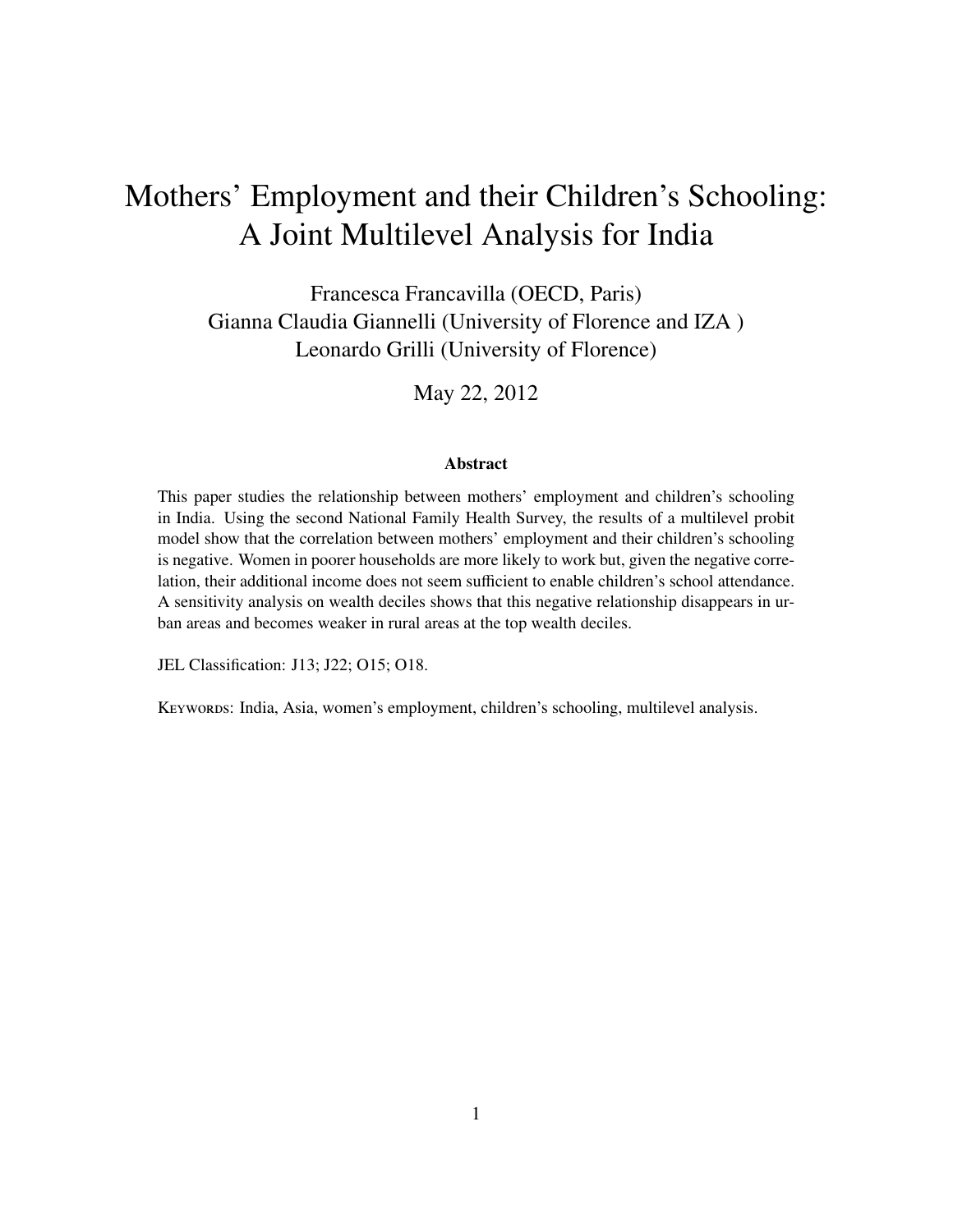# 1 INTRODUCTION

Child schooling is universally acknowledged as one of the prerequisites of human development. However, official statistics show that school enrolment as a percentage of the population of children aged 5 to 14 years may vary considerably among less developed countries.<sup>1</sup> In the poorest regions of the developing world, there are still many factors that constrain households' decisions concerning investment in children's human capital. For families in poverty, children's education can result in being a luxury good, unaffordable with the available resources (Basu and Van, 1998). Unexpected shocks, such us their own or other household members' illness, or death (Yamano and Jayne, 2005) or adults' unemployment (Duryea et al., 2007) may also negatively affect children's school attendance. Even households that are neither facing risks nor particular resource constraints may decide not to invest in children's education when the comparative return of child work is higher with respect to the returns to education (Bhalotra and Heady, 2003; Chamarbagwala, 2007). When the immediate benefit deriving from child labor to households outweighs the future loss in terms of lower returns to education, the child labor choice is still a rational choice aimed at the optimization of the child's (or family's) well-being in the long run (Cigno, 2004).

Although child labor does not always compete with schooling and some children manage to combine work and study activities, an extensive literature shows that the time children dedicate to work often has negative effects on their education (Psacharopoulos, 1997; Patrinos and Psacharopoulos, 1997). Lancaster and Ray (2004), for example, examining the trade-off between child labor and schooling for seven countries, find that the time children devote to work generally negatively affects their school performance and increases the probability of dropping out.<sup>2</sup> On the earnings side, Beegle et al. (2009) estimate that the forgone earnings attributable to lost schooling exceed any earnings gain associated with child labor, and that the net present discounted value of child labor is positive for very high discount rates.

In many cases, children contribute substantially with their work helping their families to meet subsistence needs (Bhalotra, 2007; Edmond, 2005, 2008). Some studies show that children who are paid for their work may earn up to one fifth of family income (see, for example, DeGraff and Levison, 2009). Even when involved in unpaid activities, children substitute for other family members in household work or work for the family business, allowing adults to employ their time in the labor market (Cigno and Rosati, 2005).

Given the evidence on the connection between children's activities and household income, the relationship between children's school attendance and their parents' employment represents a crucial issue to be further investigated. Also, distinguishing between fathers' and mothers' employment may add some relevant features to the analysis. While data show high male participation rates in employment worldwide, the same evidence is not observed for females (see Table 1a in ILO, 2006-2007). Moreover, most female workers in developing countries, particularly in South Asia and Africa, often do not have salaried jobs, being involved in paid economic activities much less than male workers. Women often produce goods at home for market sale, work on the family farm, or work in a small family-run business.<sup>3</sup> This kind of employment is very common in South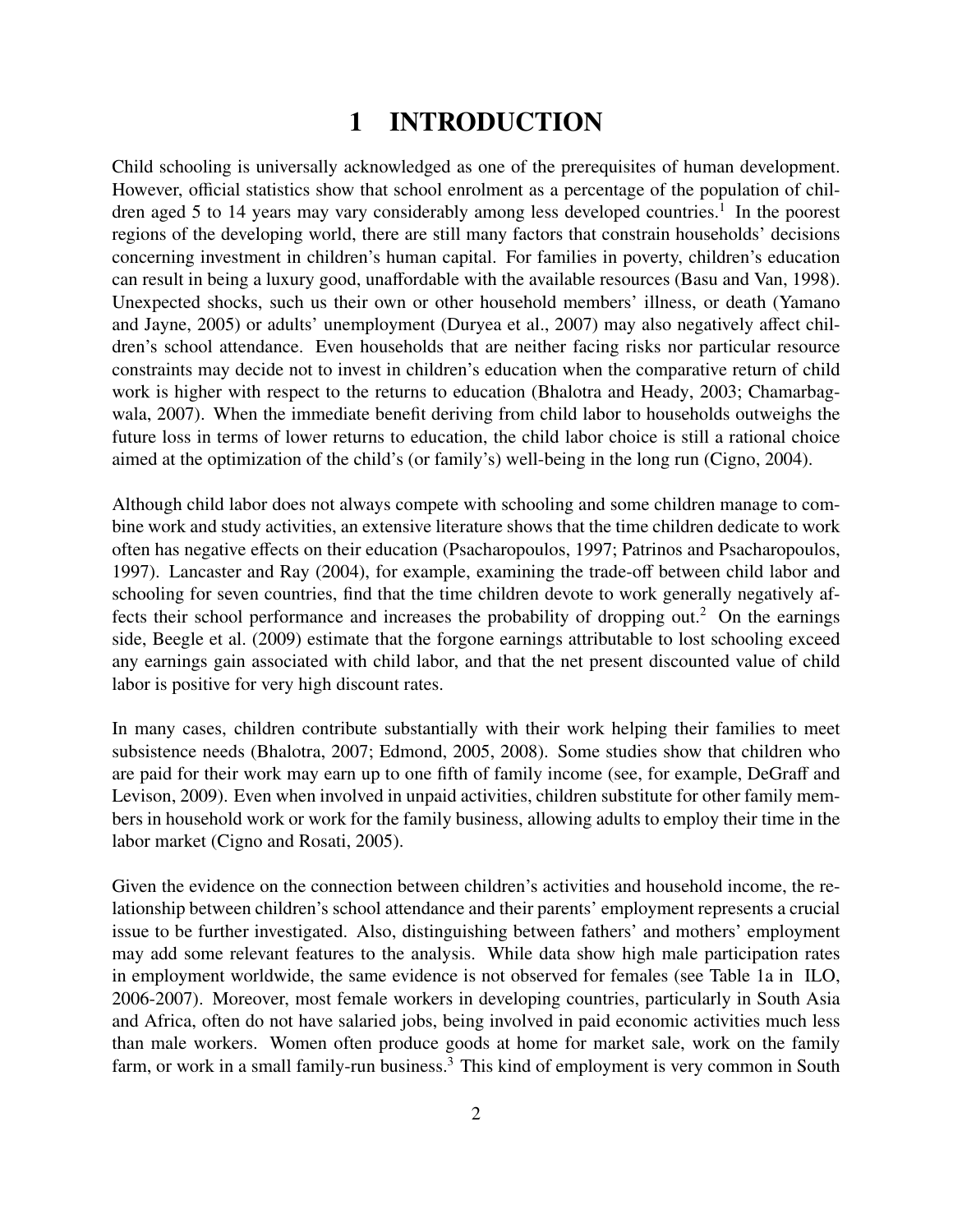Asia, where it represented 64.6 and 51.7 per cent of total female employment in 1998 and 2008 respectively, the highest figures among the world regions (Table 3 in ILO, 2006-2007). Wage and salaried female workers, instead, amounted to 10 per cent and 14.5 per cent of female employment in 1998 and 2008 respectively, while the corresponding figures for males were 21 and 24.4 per cent. Furthermore, most women in developing countries are engaged in economic activities that do not normally figure in labor statistics or are not recognised as work at all, such as subsistence agriculture and housework. As documented by several time use surveys for developing countries, women have to decide, more often than men, how to distribute their time among child care, domestic work, work for a family business and/or outside work activities (Budlener, 2008).<sup>4</sup>

While economists have studied separately children's schooling (see, for example, Glewwe, 2002; Dostie and Jayaraman, 2006; Ota and Moffatt, 2007) and female employment (see, for example, Mathur, 1994; Mammen and Paxson, 2000; Olsen and Mehta, 2006; Bhalotra and Umana-Aponte, 2010) in developing countries, a few studies address the potential nexus between children's schooling and women's earnings or economic autonomy (see, for example, Kambhampati, 2009). Although there is some concern on the social benefits deriving from female work on children's schooling - a mother staying home to teach her children may yield a greater social return in terms of the growth of human capital than if she goes to work (Behrman and Rosenzweig, 2002; Behrman et al., 1999) - it is hard to disagree on the empowering function of employment in increasing women's ability to make decisions about personal and household conditions. Moreover, even if the level of female education has improved in recent years, the rate of illiteracy among mothers in many developing countries remains dramatically high and only a small percentage of mothers are able to engage in teaching and training their own children (see, for India, Motiram and Osberg, 2010). Instead, several studies show that women who contribute to household resources through a paid activity have a higher command of them, since earnings from their own work represent an easier resource to control (Desai and Jain, 1994; Basu, 2006; Anderson and Eswaran, 2009).

This paper aims at investigating the relationship between children's schooling and mothers' employment with a joint model. We study the case of India, a country in which school attendance of children is still problematic<sup>5</sup> and labor market opportunities for women are very poor. Using a sample of mothers and children drawn from the National Family Health Survey for 1998/9 (NFHS-2, International Institute for Population Sciences and ORC Macro (2000) ), we estimate a bivariate probit model for mothers' employment and children's school attendance. The model is multilevel, with a mother level and a child level. Among the three surveys available for India (1992/3, 1998/9 and 2005/6), NFHS-2 1998/9 is the only one that provides the information needed to associate each child present in the household to her own mother. Under the assumptions that children of the same mother share the same mother level error, the child equation becomes a random effects probit. Also, the mother equation has an error structure that allows for correlation between the mother and child equations. Our multilevel bivariate probit model for mothers' employment and children's school attendance represents a methodological novelty with respect to the bivariate probit model used for the analysis of mothers' employment and children's employment in Brazil by DeGraff and Levison (2009). Consistent with the argument that anti-poverty programs that target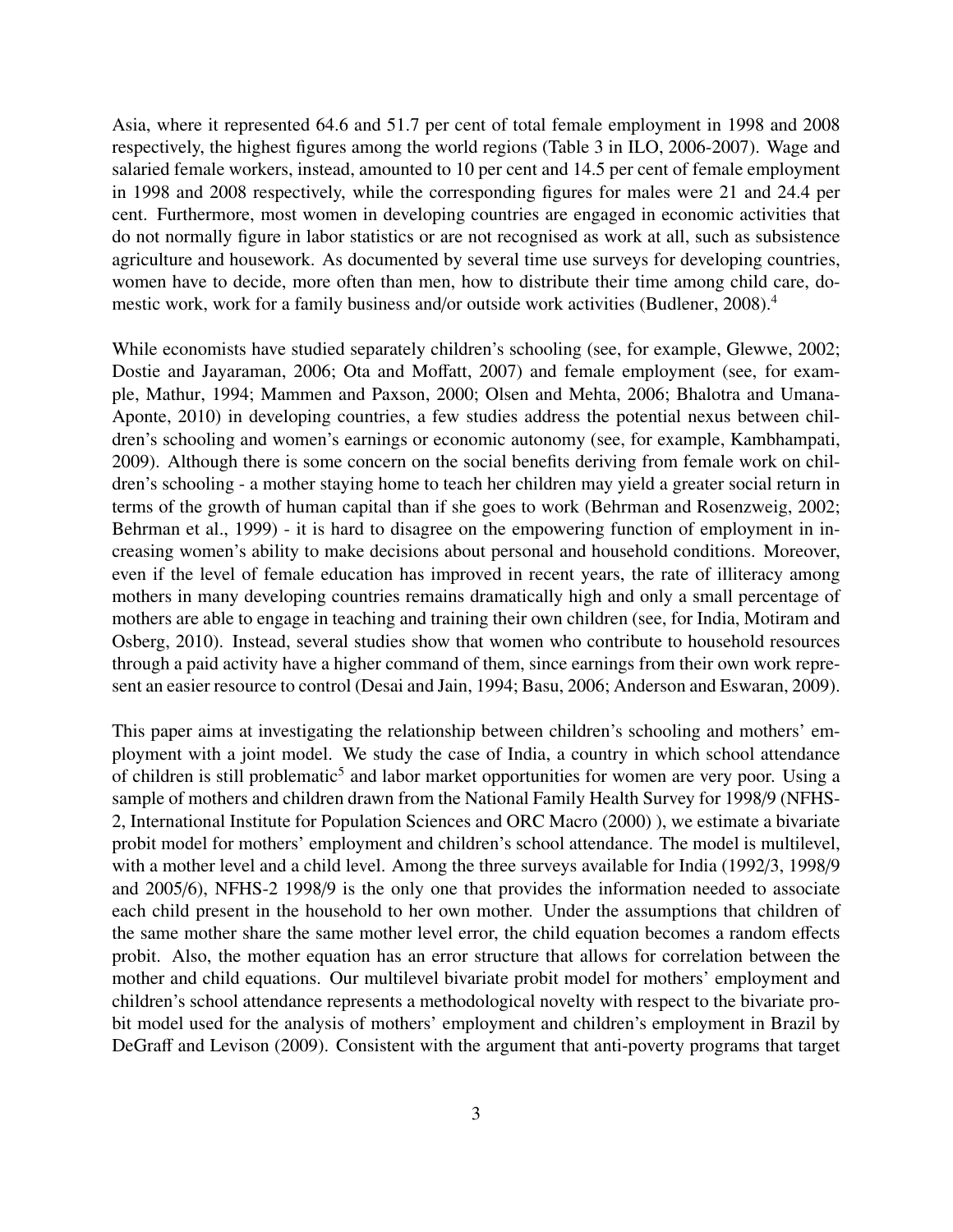women's employment could result in increased child labor, they find substantial evidence of positive correlation between the two outcomes.

The paper is structured as follows. Section 2 illustrates the research background and strategy. Section 3 outlines the econometric model, Section 4 describes the data and the variables, Section 5 presents and discusses the results. Section 6 concludes.

# 2 RESEARCH BACKGROUND AND STRATEGY

In a simple family labor supply model, apart from their own income and substitution effects of a change in their own wage, each family member's labor supply is potentially affected by crosssubstitution and income effects arising from a change in the other members' wages (DeGraff and Levison, 2009). When family resources are pooled together, as the wage increases for any family member, the income effect considered alone would induce the other family members to increase their consumption of non-market work time (total available time minus time spent working in the market) and decrease hours worked in the market. The substitution effect, in contrast, implies that the person whose wage has improved would work more in the market and other family members may work less. In order to investigate the relationship between mothers' employment and children's schooling, we may start by considering the mother's participation decision in a framework where parents decide for their children. For our purpose, it is not crucial to distinguish between a unitary or collective approach to household utility maximization. We may assume that parents maximize either a unitary utility function, or that the mother maximizes her own separate utility where time children spend in school is one of the arguments, together with domestic and market goods, given the father's hours of market work and unearned income. The inclusion of time spent in school by children in the utility function can have a double interpretation. First, an altruistic interpretation, according to which, the mother derives utility from the fact that her children go to school. The parental altruism assumption goes mainly unchallenged in the theoretical literature on child labor (e.g. Basu and Van, 1998; Baland and Robinson, 2000) and some empirical support to it may be found in Manacorda (2006). The second interpretation is egoistic, since the mother may guarantee herself future consumption through her child support, investing in her/his education (Cigno, 2006).

We also have to take into account the domestic work that would normally be performed by mothers and children. Thus, if female wages increase, some mothers may decide to participate if their reservation wages are lower than the market wage, thus reducing their domestic work and/or leisure. Family income would increase, if their earnings are pooled with their partners' earnings. The income effect alone would lead to an increase in non-market work time for the other members. In particular, for children it may become more probable to be sent to school, since the family may afford it, thus giving rise to a positive relationship between children's schooling and mothers' work. However, it may also be that female earnings are not high enough to allow the schooling of children and/or to ease the production of domestic services by means of goods and services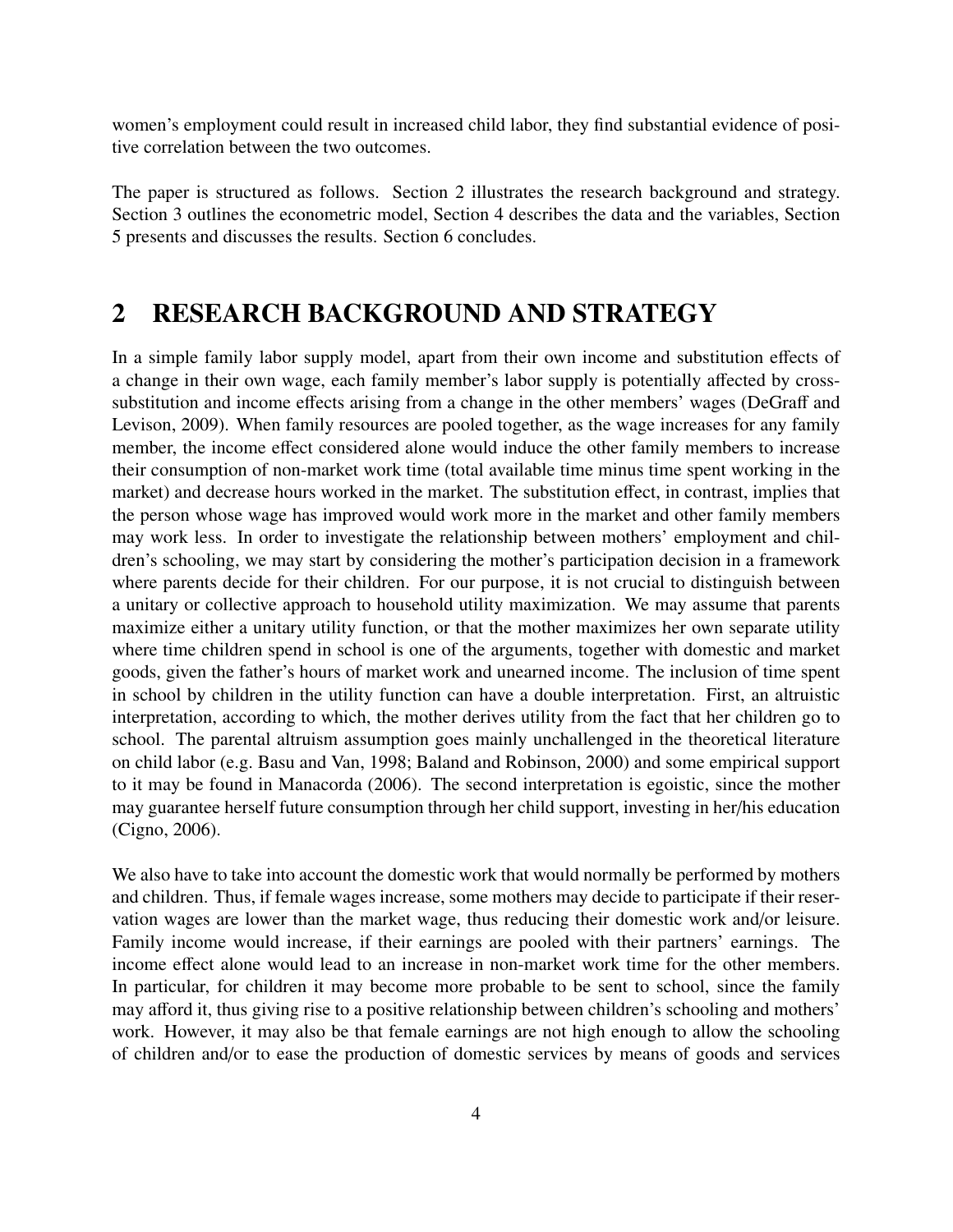bought in the market, so that children are left idle, or are employed in domestic work to substitute for their mothers, or are employed in market activities. In all these cases, a negative relationship between mothers' employment and children's schooling would appear. If female wages increase, more mothers will participate, and already employed mothers may decide, because of their own wage substitution effect, to supply more hours of work. However, a positive relationship between mothers' work and children's schooling would only appear, all else being equal, through an income effect whereby female earnings contribute to reach a sufficient family income for sending children to school.

Of course, the decision concerning children's activities would also depend on fathers' earnings, on children's wages, on their domestic productivity and on returns to schooling. Differentials in adults' and children's wages would also affect the interaction between income and the substitution effects at family level. Leisure time is a more expensive commodity for higher-wage workers and a relatively cheaper commodity for lower-wage workers. If the mother's wage is higher than that of her children<sup>6</sup> then she might have an incentive to cut back on her consumption of leisure and increase her labor supply. From the labor demand side, as stated by the substitution axiom in Basu and Van (1998), there are reasons to expect that from the point of view of a firm, mother's labor and child labor are substitutes, thus leading to a positive relationship between mother's employment and children's schooling. However, there are also many circumstances in which one can envisage a complementarity between mothers' and children's work particularly in developing countries where women are mainly involved in "informal" occupations. It is easy to imagine, for example, children helping mothers involved in self-employment activities or small family businesses or mothers who work in plantations as pieceworkers bringing their children with them to increase their productivity.

Also the ownership of certain family assets may affect both mothers' and children's productivity. In fact, while assets generally produce wealth effects that tend to reduce market work, some of them increase the return of family members' time devoted to work and the cost of sending children to school. In his study on Ethiopia, for example, Cockburn and Dostie (2007) find that some assets (e.g. livestock, small animals and crops) increase child labor, whereas others (e.g. land fertility, oxen, ploughs and proximity to water) reduce it. Bhalotra and Heady (2003) find evidence that children in land-rich households are often more likely to work than children in land-poor households (the so called *wealth paradox*). They assert that child labor is positively correlated with family land ownership when both the land and the labor market are imperfect. Although there are no studies on these topics that focus on the relationship between mothers' work and children's work, it can be expected that assets ownership positively correlated with children's work may also be positively correlated with mothers' work.

This study aims at analyzing the relationship between children's and mothers' time allocation in a joint framework in which both mothers' work activities and children's activities are endogenous. The empirical model is compatible with the above assumption that the decision process takes place in the family where the mother (or the parents) decide about her (their) and her (their) children's time allocation. In our reduced form empirical model the optimal mother's and children's time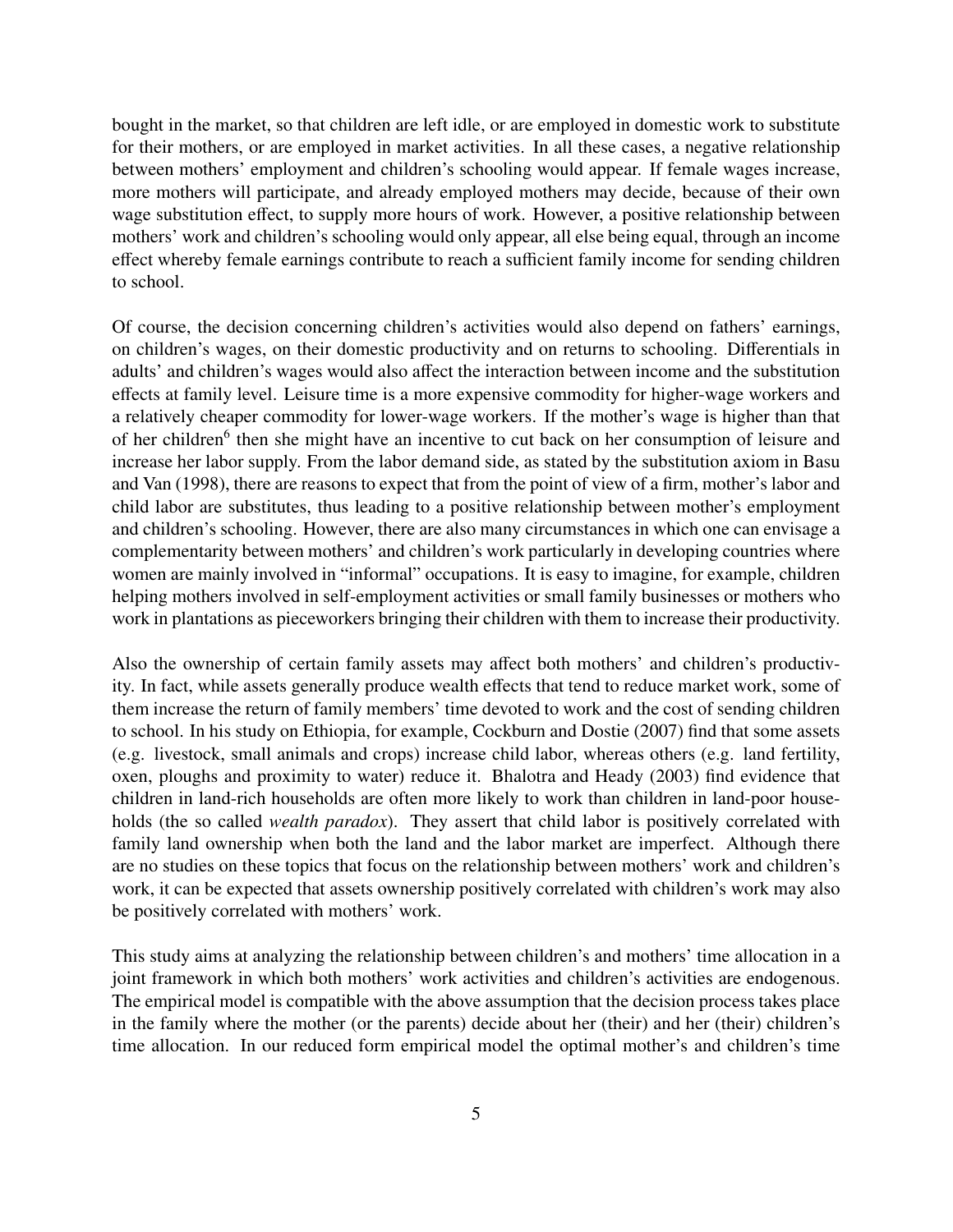allocation decision depend on the mother's and her partner's characteristics, on children's characteristics and on household characteristics. The two observed outcomes are the working status of the mother and the schooling status of each one of her children.

We aim at estimating the effects of some relevant covariates, such as education of parents, father's occupation and household wealth on the two outcomes, and also two correlations, namely, the residual correlation of the utilities of working and sending each child to school (mother-child correlation), and the residual correlation of the utilities of schooling among siblings of the same mother (within class correlation). As far as we know, this is the first study on women's participation and children's schooling, and also the first one to employ a multilevel structure of household time allocation. A significant value of the mother-child correlation estimated with this technique may imply a joint nature of the time allocation decisions of mothers regarding their own and their children's time. The sign and the size of this correlation may be interpreted as evidence on the direction and magnitude of the relationship between children's schooling and their mothers' work. Moreover, the within class correlation allows us to take into account the correlation among siblings in the same family. If this correlation is strong and significant, this means that siblings' outcomes are strongly related, thus justifying the use of a multilevel analysis.

# 3 A MULTILEVEL BIVARIATE PROBIT MODEL FOR MOTHER'S WORK AND CHILDREN'S SCHOOLING

The hypothesis of simultaneity of decisions holds true under the assumption that children's time enters the utility function of mothers, in such a way that mothers decide how to allocate their children's time while maximizing their own utility function. We therefore assume that working and schooling status are determined by the two underlying mother's utilities for working and for sending each child to school. The model is multilevel, with a mother and a child level. We specify a two-equation linear model for these utilities under the assumption that children of the same mother share the same mother level error such that the child equation becomes a random effects probit. Also, the mother equation has an error structure that allows for correlation between the mother and child equations.

Let  $j = 1, \ldots, J$  denote mothers and  $i = 1, \ldots, n_j$  denote children of mother *j*. The observed outcomes are the working status of the mother,  $y_i^{(m)}$  $j_j^{(m)}$  (1 = working, 0 = otherwise), and the schooling status of each of her children,  $y_{ij}^{(c)}$  (1 = attending school, 0 = otherwise). We assume that working and schooling conditions are determined by the *net underlying utilities* of the mother:

$$
\{y_j^{(m)} = 1\} \Leftrightarrow \{\tilde{y}_j^{(m)} > 0\}
$$
 with  $\tilde{y}_j^{(m)} =$  utility of mother *j* for working  

$$
\{y_{ij}^{(c)} = 1\} \Leftrightarrow \{\tilde{y}_{ij}^{(c)} > 0\}
$$
 with  $\tilde{y}_{ij}^{(c)} =$  utility of mother *j* for sending her child *i* to school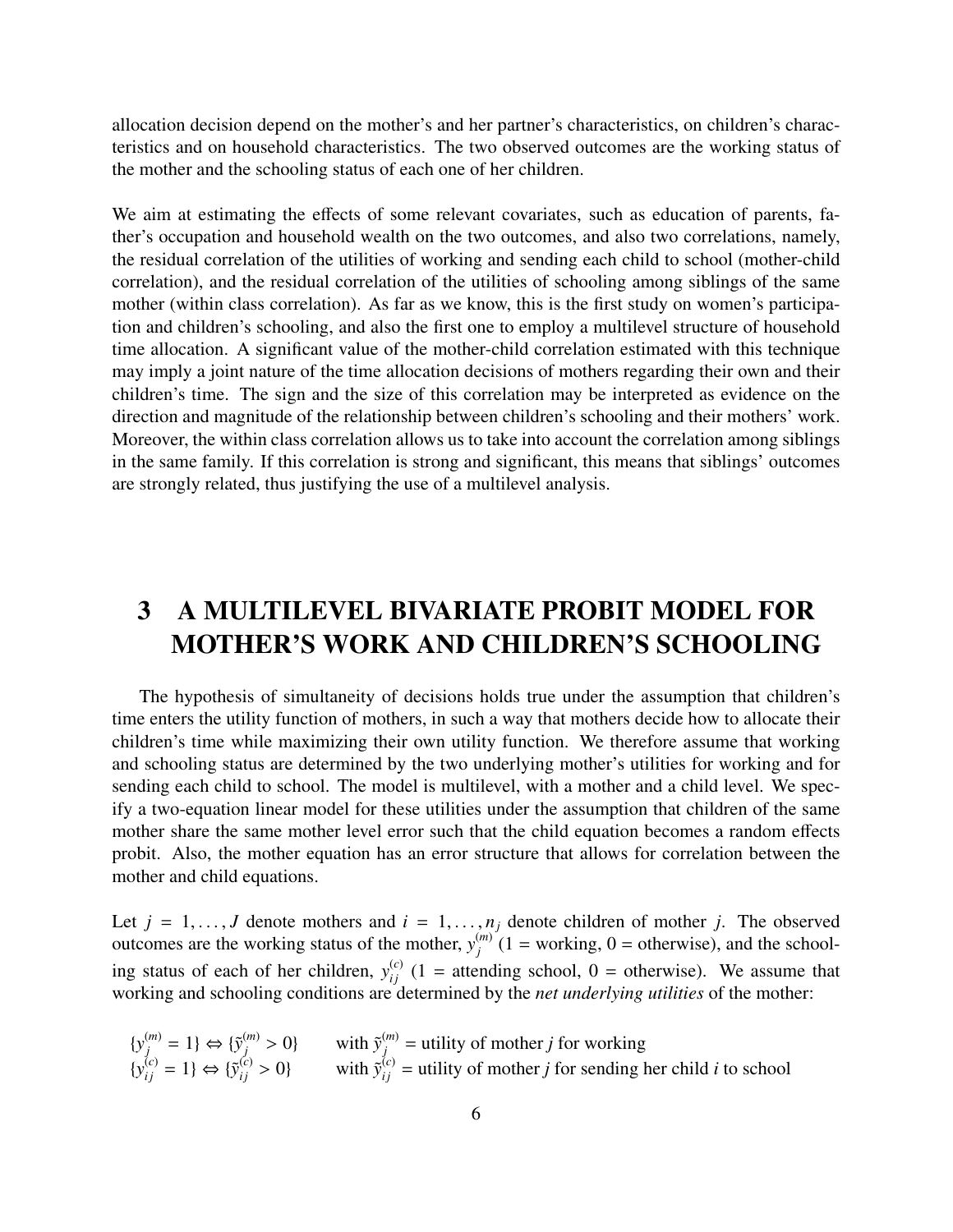The covariates determining the utilities are distinguished into child level covariates  $z_{ij}$  (child's age and gender) and mother level covariates  $x_j$  (every covariate that is constant for a mother, such as mother's age and education, household structure, partner's occupation, household's wealth, geographic area). We assume that the joint model for the utilities has two linear equations:

$$
\tilde{y}_{j}^{(m)} = \alpha^{(m)} + \beta^{(m)} x_{j} + u_{j}^{(m)} + e_{j}^{(m)}
$$
 (mother equation) (3.1)

$$
\tilde{y}_{ij}^{(c)} = \alpha^{(c)} + \beta^{(c)} x_j + \gamma^{(c)} z_{ij} + u_j^{(c)} + e_{ij}^{(c)}
$$
 (child equation) \t(3.2)

with the following assumptions on the errors:

- 1. The *u*-errors  $(u_j^{(m)})$  $\sum_{j}^{(m)}$ ,  $u_j^{(c)}$  $j^{(c)}$ ) are independent across mothers and have a bivariate normal distribution with zero means and  $Var(u_i^{(m)})$  $j^{(m)}$ ) = 1, *Var*( $u_j^{(c)}$ )  $(\sigma_i^{(c)}) = \sigma_c^2$ , and  $Cov(u_j^{(m)})$ *j* , *u* (*c*)  $(\sigma_j^{(c)}) = \sigma_{mc}$ . The error *u* (*m*)  $j_j^{(m)}$  has a fixed variance to ensure identifiability. Note that the siblings share the same mother level error  $u_i^{(c)}$ *j* .
- 2. The *e*-errors  $(e_i^{(m)})$  $e_1^{(m)}$ ,  $e_1^{(c)}$  $\mathcal{L}_{1}^{(c)}, \ldots, \mathcal{L}_{n_{j}}^{(c)}$  are independent and identically distributed with standard nor-<br> $\mathcal{L}_{1}^{(c)}$  ( $\mathcal{L}_{2}^{(m)}$ ) are independent and identically distributed with standard normal distribution, so  $Var(e_i^{(m)})$  $y_j^{(m)}$ ) = *Var*( $e_{ij}^{(c)}$ ) = 1 and  $Cov(e_j^{(m)})$  $e_{ij}^{(m)}, e_{ij}^{(c)}$ ) =  $Cov(e_{ij}^{(c)}, e_{i'j}^{(c)})$ <br>*v* Note that the norms  $j_{i'j}^{(c)}$ ) = 0 (*i*'  $\neq$  *i*). The *e*-errors have a fixed variance to ensure identifiability. Note that the normal distribution of the *e*-errors corresponds to a *probit* model for the probabilities.
- 3. Every *u*-error is independent of any *e*-error.

The child equation (3.2) is a random effects probit model, since  $u_i^{(c)}$  $j_j^{(c)}$  varies between mothers and  $e_{ij}^{(c)}$  varies within mothers. Also the mother equation (3.1) has an error structure with two terms, but it is *not* a random effects probit model since both  $u_i^{(m)}$  $e_j^{(m)}$  and  $e_j^{(m)}$  $j_j^{(m)}$  vary between mothers: indeed, the mother equation could be written with a single error term  $w_j^{(m)} = u_j^{(m)} + e_j^{(c)}$  $j^{(c)}$ . Decomposing the error into two additive terms is just a trick to allow a correlation between the mother and child equations: in fact, the estimation methods for random effects models allow for correlated random effects and thus the introduction of the fictitious random effects  $u_i^{(m)}$  $j_j^{(m)}$  is a simple way to fit correlated equations by way of available software. Specifically, we used the gllamm command of Stata (Rabe-Hesketh et al., 2005), which maximizes the likelihood using a Newton-Raphson algorithm that integrates out the random effects by adaptive Gaussian quadrature.<sup>7</sup>

Systems of random effects equations have been used to deal with endogenous covariates in multilevel settings (Cochrane and Guilkey, 1995; DeGraff et al., 1997). In such cases the outcome of an equation appears as a covariate in another equation. Here we take a different approach: our econometric model has a SUR structure (Seemingly Unrelated Regressions: e.g. Wooldridge, 2002), where the outcomes do not appear as covariates, but the equations are correlated through the error terms. In this approach the decisions about mothers' employment and children's schooling are treated as simultaneous by allowing a correlation between the unobserved characteristics affecting the two decisions. As noted by DeGraff and Levison (2009) this approach is not capable of assessing the effects of changes in mothers employment outcomes on the schooling outcomes of children, or vice-versa, but it has the advantage of allowing us to assess whether explanatory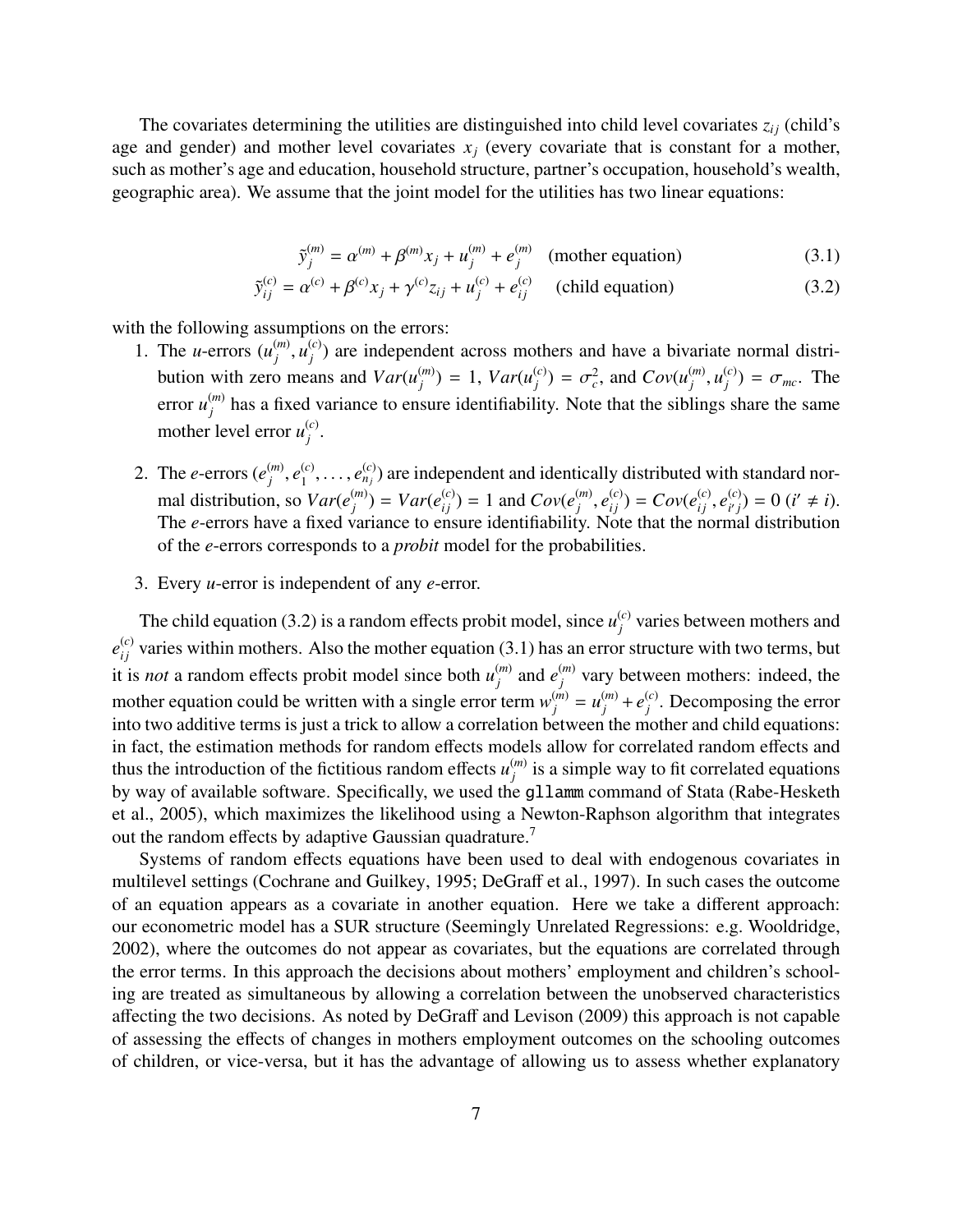variables have opposing or similar effects on the two decisions with no need to assume a sequence. With respect to DeGraff and Levison (2009) our model explicitly accounts for the correlation among siblings through mother level random effects. As a consequence, we estimate conditional rather than marginal effects: in fact, in our multilevel probit model for child schooling the effect of a regressor is conditional on the mother's effect, whereas in a standard probit model it is marginal, namely averaged over all mothers. In general, as compared to conditional effects, marginal effects are weaker. Such attenuation is strong in our sample (nearly 50 per cent) because of the high correlation among siblings. We argue that, for modeling the process of schooling choice, conditional effects are more relevant than marginal ones.<sup>8</sup>

Appendix 5.1 gives further details on the statistical model, including formulae for the correlations.

# 4 DATA AND VARIABLES

We draw our data from the National Family Health Survey (NFHS-2) 1998-1999, India (International Institute for Population Sciences and ORC Macro, 2000). The NFHS-2 is a household survey with two distinct samples: a sample of around 92,500 households, who answered the Household Questionnaire, and a sample of around 90,300 married women aged 15-49 who are members of the household sample and who answered the Woman's Questionnaire. The sample covers more than 99 per cent of India's population living in all 26 Indian states. For each state, urban and rural areas were sampled separately, with sample sizes proportional to the corresponding population sizes. Our analysis is based on two samples: a sample for urban areas made up of 14,181 mothers and their 26,269 children and a sample for rural areas of 33,137 mothers and their 65,726 children. We could not use the most recent survey for 2005/6 (NFHS-3) because it does not allow to identify each child's mother among the household members.

Since we assume that the mother decides about her and her children's time (in our model the mother's random effect enters the child equation 3.2) we focus on compulsory school-age children, namely children aged 6 to 14.<sup>9</sup> Older children, in fact, are more likely to have a say on the allocation of their time. However, we also conduct a sensitivity analysis including children aged 15 to 17. Children are classified either as *students* or as *non-students.* The category of *students* includes not only full-time students, but also children who study and work either for the market (a very small proportion, 0.26 per cent of all students) or for the family business (whose number cannot be computed from the survey, due to the structure of the questionnaire). The category of *non-students* includes those children who do not attend school at all, being employed full-time either outside (3 per cent) or for the family business (3.3 per cent) or being inactive (12 per cent). Inactivity encompasses children who are neither working nor attending school, but who may be doing some work, most likely domestic. Mothers are classified as *working* or *not-working*. According to the questionnaire, a mother is classified as working if she has done, in the last twelve months, any work either for her family's farm or business, or as self-employed, or for someone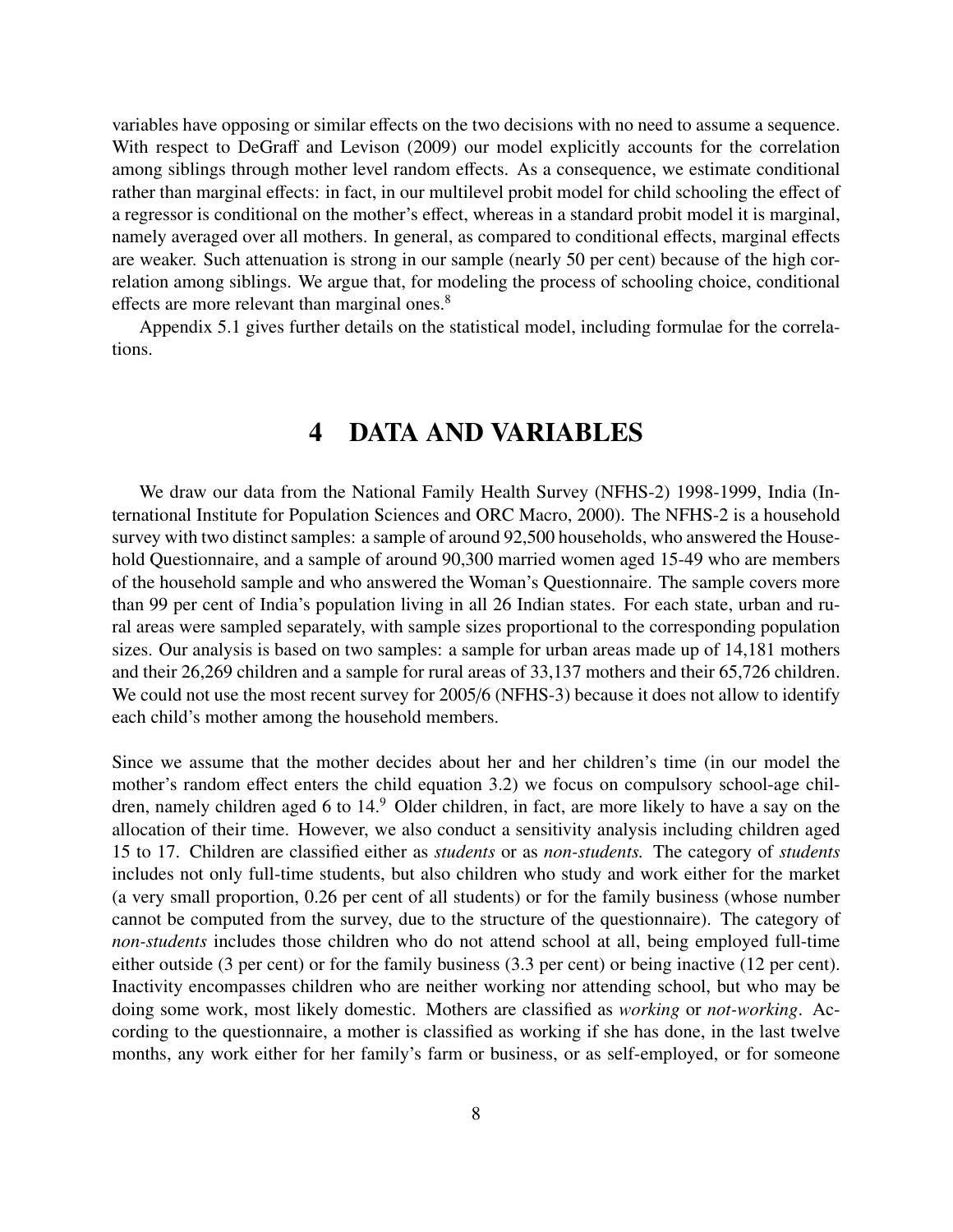else. Mothers' employment is heterogeneous across geographical areas, with a substantial higher employment rate in rural with respect to urban areas (46 per cent versus 29 per cent). The mothers' employment rate and the percentage of children in each activity status are shown in Table 1.

### INSERT TABLE 1 HERE

Since this definition of mothers' employment is rather minimal, an analysis has been conducted to explore the sensitivity of results to a stricter definition based on the question: 'Do you usually work throughout the year, or do you work seasonally, or only once in a while?'. Mothers have then been classified in two groups, the first one including those *working throughout the year* and the second including those *working seasonally, occasionally, or not working*. The first group amounts to 22 per cent of the sample for urban areas and to 29 per cent of the sample for rural areas.

In our application the child level covariates  $z_{ij}$  and the mother level covariates  $x_j$  are selected using two steps. Firstly, covariates are chosen on the basis of theoretical considerations, findings in the literature, and availability in the dataset. Secondly, given the need to estimate a parsimonious specification because of the computational burden of the multilevel technique, only variables that were statistically significant in preliminary estimations are kept for the final multilevel model specification. As a result, for the child equation (3.2) the child level covariates  $z_{ij}$  are: the child age (linear and quadratic) and the child sex; the mother level covariates  $x_j$  are: the number of children aged 0-5 linear and quadratic, the number of children aged 6-14 linear and quadratic, mother is literate, years of mother's education, mother's age and partner's occupation; other household variables are the number of children aged 0-5 of other mothers living in the same household, the number of household members over 14, religion of the household head, household head is in scheduled caste or tribe, household wealth linear and quadratic, acres of land owned by the household linear and quadratic and five dummy variables for geographical areas. For the mother equation (3.1) the covariates are the same as for the child equation, except for the obvious exclusion of the two child level covariates; also the variable on the number of children aged 0-5 of other mothers living in the same household has been excluded since it turned out to be statistically insignificant.<sup>10</sup>

Unfortunately the NFHS-2 survey does not provide information on income and earnings. Education and workers' skill level are strongly correlated with earnings, and, therefore, can be considered as measures for earnings capacity. Thus household labor income is proxied by mothers' education and by the skill level of fathers' occupations.<sup>11</sup> Moreover, wages are usually endogenous and would require appropriate variables for identification. In low-income countries, where household income is often difficult to measure (particularly in rural areas), consumption expenditures are often used in analyses on poverty (Deaton, 1997). Unfortunately the NFHS-2 does not provide information on household consumption expenditures either. However, the NFHS is very informative on asset ownership, so, to control for wealth, we use the NFHS-2 wealth index based on information on family assets (Filmer and Pritchett, 2001).<sup>12</sup> In addition, since the property of a family farm can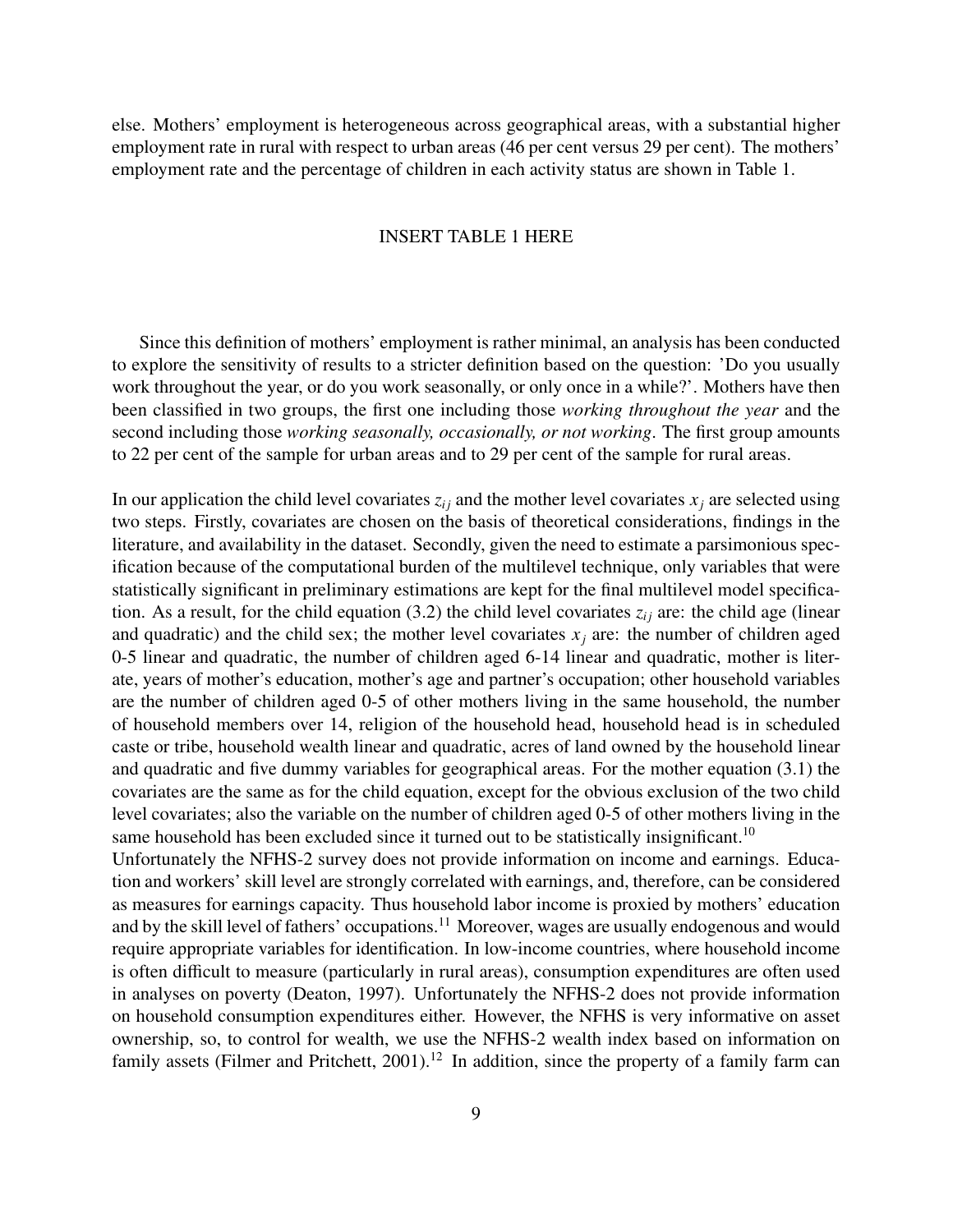also affect women's and children's allocation of time (see discussion in Section 2), to proxy it we use the information on acres of land owned by the household. Table 2 shows the means for the mother level covariates  $x_j$  in the mothers' sample by mothers' employment status in urban and rural areas.

### INSERT TABLE 2 HERE

Table 3 compares the means of mother level and child level covariates in the children's sample for student and non-student children by urban and rural areas.

## INSERT TABLE 3 HERE

# 5 RESULTS

The model presented in Section 3 has been fitted with maximum likelihood using the gllamm command of Stata (Rabe-Hesketh et al., 2005). As explained in Section 4, the mother equation and the child equation were first fitted separately. Then, the two equations were fitted simultaneously in order to estimate the covariance  $\sigma_{mc}$  and thus derive the mother-child correlation (see Appendix 5.1). This section first presents the results of the child equation, then the results of the mother equation and finally discusses the estimated mother-child correlation. The predicted probabilities that a child attends school and a mother works are computed using the following definitions of baseline child and baseline mother: (i) the baseline child is a girl aged 13; (ii) the baseline mother is aged 34, illiterate, with two children aged 6 to 14 and no child aged 0 to 5, her partner is unemployed or unskilled. The household she lives in is the South, is composed of a single family, the head is Hindu, the family does not own land and the wealth is at the first quartile of the area (0.1902 for urban area and -1.0224 for rural area). Moreover, the baseline mother has a mean value on the unobserved covariates, namely  $u_j^{(m)} = u_j^{(c)} = 0$ .

# 5.1 The child equation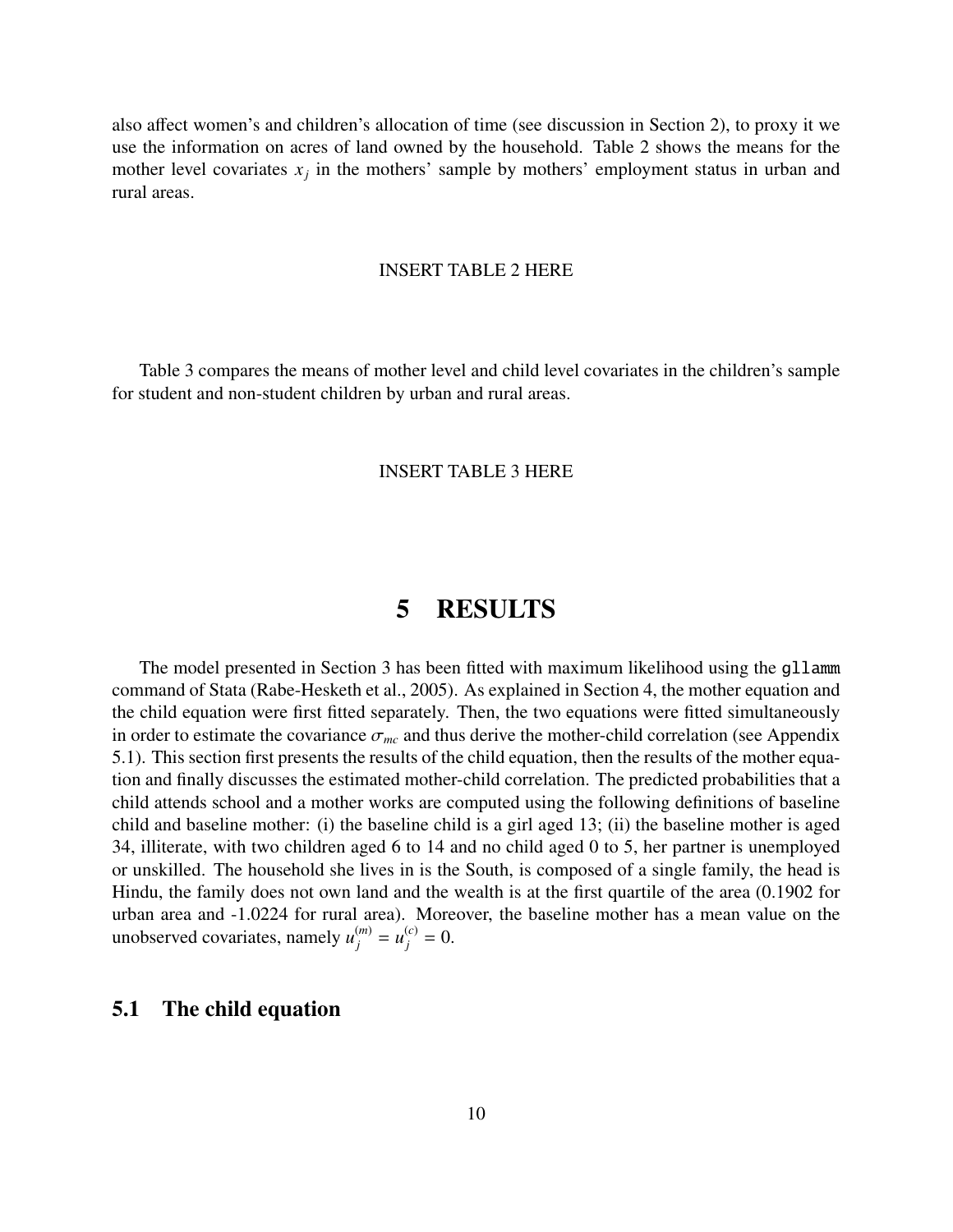The maximum likelihood estimates of the child equation 3.2 are presented in Table 4.<sup>13</sup> For each area, the first column reports the estimate of the slope, while the second column reports the predicted probability for a hypothetical subject differing from the baseline for a unit increase in the covariate under consideration. For example, the heading of the second column of the urban area informs us that in urban areas the baseline child of a baseline mother has a predicted probability of 94.6 per cent of attending school, while the value corresponding to the covariate *Child is male* informs us that, if the baseline is modified by "switching sex" from female to male, then the predicted probability becomes 96.8 per cent.<sup>14</sup>

### INSERT TABLE 4 HERE

Our findings are broadly consistent with the recent literature on school participation in India (see, for example, Dostie and Jayaraman, 2006; Kambhampati, 2009). Starting with child level covariates, we find that the child's age has a significant quadratic effect and males have a higher probability of studying. To appreciate the role of age and gender, it is important to see how they affect the predicted probability of attending school, keeping all the mother level covariates at their baseline values, as in Figure 1.

## INSERT FIGURE 1 HERE

The probabilities are very high and almost constant for ages 7 to 10 in urban areas whereas in rural areas they are much lower. The lower values at age 6 are likely to be due to delayed entry or imperfections in age recording, while the decay starting at age 11 reflects school drop-out. The gender gap is modest in urban areas and relevant in rural areas, especially for ages 12 to 14. This is in line with previous findings on gender gaps in school attendance in developing countries (Kingdon, 1998, 2002). The household structure has an important role for the probability of studying. For example, larger numbers of siblings aged 0 to 5 are associated with lower probabilities of attending school, even if the quadratic term implies a decreasing marginal effect of additional siblings. The effect of the mother's education is modeled through a dummy variable (*Mother is literate*) and a numeric variable (*Years of mother's education*): since switching the dummy while keeping the numeric at zero is meaningless, the predicted probability for *Mother is literate* is not reported, while the predicted probability for *Years of mother's education* is computed for a literate mother with 5 years of education. Mother's education has a crucial role, mostly in rural areas. An illiterate mother is detrimental for the schooling chances of her children and the higher the number of years of education of the mother, the higher the probability that her children attend school, thus confirming a well-established result in the literature. The mother's age has a small negative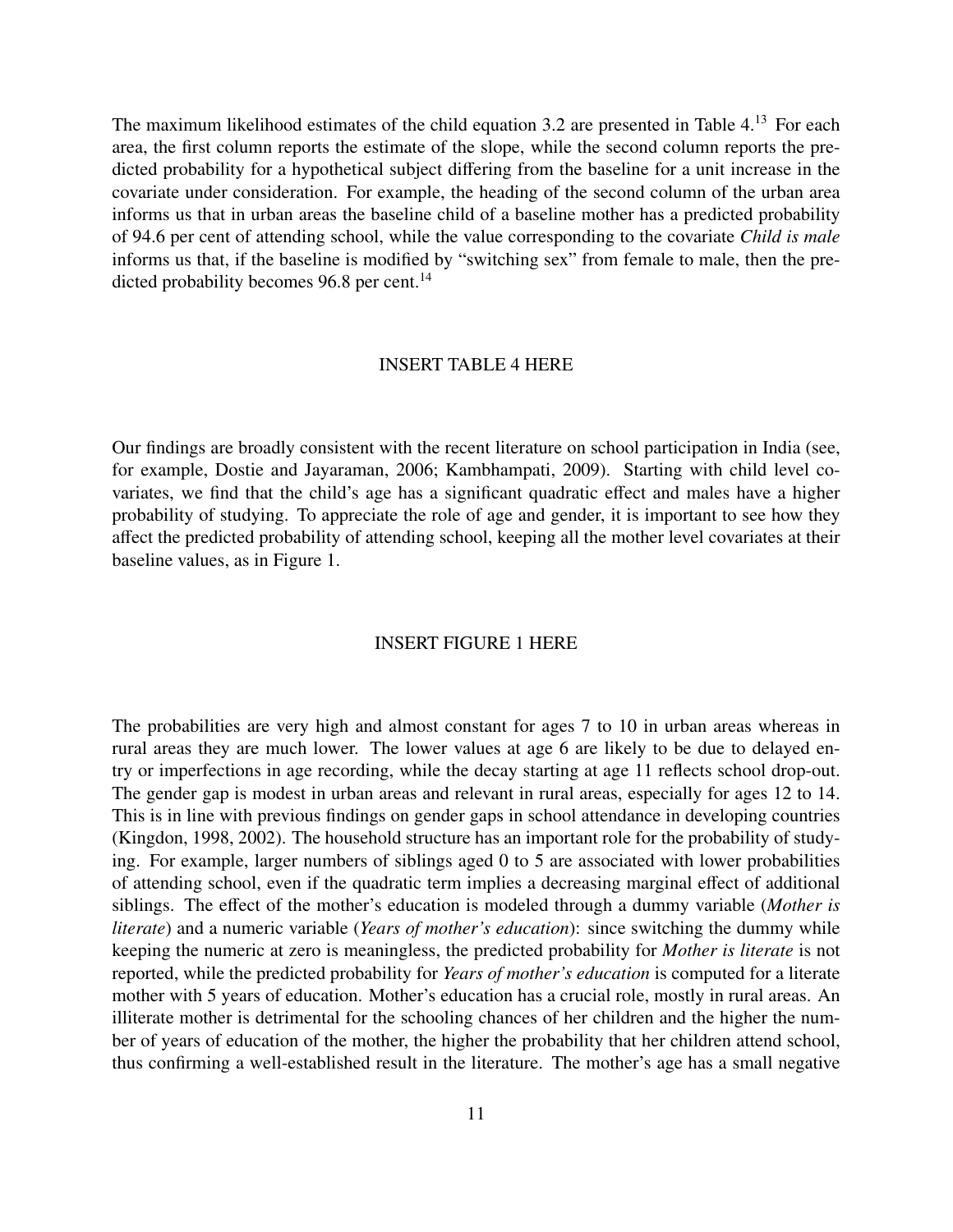effect, which we attribute to a cohort effect. As for household characteristics, the religion of the head is relevant: compared to Hindu, the probability of attending school is lower for Muslim and higher for Christian. Also being in a scheduled caste or tribe proves to be negative for children's opportunities, especially in rural areas. Household wealth is a very strong predictor that affects the probability of schooling in a quadratic way. In both areas the marginal effect on the probability is positive and decreasing, so a given difference in wealth is very important for poor families and negligible for rich families. Figure 2 shows the plot of the predicted probability of attending school against values of the wealth index in the observed range, when the other covariates are at baseline values. Children's schooling is strongly influenced by wealth.

#### INSERT FIGURE 2 HERE

The curves for urban and rural areas are very close: therefore, all things being equal (in particular wealth), the chance of attending school is similar in the two areas. However, the distribution of wealth is markedly different in the two areas, as pointed out by the median value highlighted in the picture: this fact explains the large gap in the sample proportions of children attending school in urban and rural areas. Acres of land owned by the household have an opposite effect in urban and rural areas. In urban areas they capture a pure wealth effect, that is, land ownership increases the child's probability of schooling. In rural areas the effect is peculiar: a few acres of land property decreases the probability of schooling, since children are expected to engage in the family agricultural activities, but as the number of acres of land owned rises, the effect tends to become a pure wealth effect, thus increasing the probability of studying (the fitted parabola has a minimum at 23 acres). This result is consistent with the theoretical and empirical evidence of an inverted-U relationship between land holdings and child labor discussed in Basu et al. (2010). Turning to the professional position of the mother's partner, we find that partners in higher positions increase the probability of children attending school, since skilled workers, salesmen and, especially, clerical/professional workers have a significant and positive effect as compared to the unskilled workers or the unemployed.

Let us now turn to discuss the role of unobserved heterogeneity. The econometric model postulates that the correlation among siblings is due to sharing the same utility-maximizing mother. Indeed, in the child equation all the children of a mother share the same mother level error  $u_i^{(c)}$  $j^c$ . If the residual correlation between the utilities for any two children is high, it means that siblings' outcomes are strongly related, thus justifying the use of a multilevel analysis. The random effects  $u_i^{(c)}$ <sup>*i*</sup> represent unobserved factors at the mother level. Their standard deviation  $\sigma_c$  is estimated to be antificant and very high: 1.445 in urban areas and 1.260 in rural areas. Thus an increase of one significant and very high: 1.445 in urban areas and 1.260 in rural areas. Thus an increase of one in the value of the standard deviation of the unobserved factors at mother level is associated with an increase of 1.445 and 1.260, in urban and rural areas respectively, in the probability of sending children to school. This effect is larger than any other observed covariate effect. It is instructive to consider some scenarios by computing the predicted probability of attending school for a few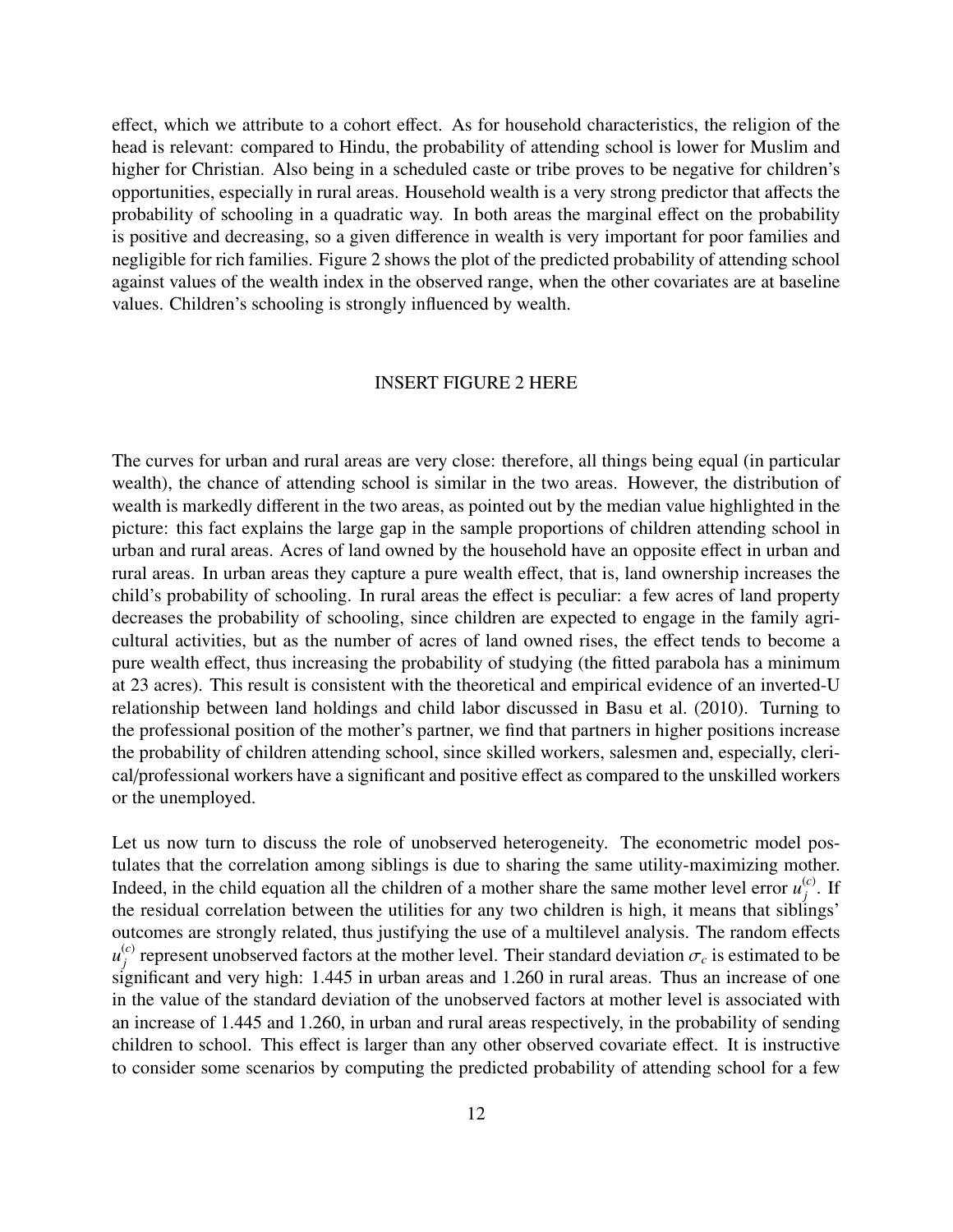values of  $u_i^{(c)}$  $j^{(c)}$ : since the random effects have a normal distribution with zero mean and standard deviation  $\sigma_c$ , interesting values are  $u_j^{(c)} = k\sigma_c$  for k taken at some percentiles of the distribution, e.g. 10th (-1.282), 25th (-0.674), 50th (0), 75th (+0.674), and 90th (+1.282). The predicted probability for  $u_j^{(c)} = 0$  is just the baseline reported in the headings of Table 4, while the predicted probabilities for the other values of *k* are reported in the last four rows of Table 4. If the mother has a high utility for sending her children to school due to a higher value of  $u_i^{(c)}$  $j^{(c)}$ , it is almost certain that her children actually attend school (nearly 100 per cent in urban areas and 96.2 per cent in rural areas, when the covariates are at baseline values). Conversely, if the mother has a low utility for sending her children to school due to a lower value of  $u_i^{(c)}$  $j^{(c)}$ , it is unlikely that they actually attend school (40.3 per cent in urban areas and 7.2 per cent in rural areas, when the covariates are at baseline values). Therefore, in this analysis, unobserved heterogeneity plays a substantial role. The standard deviation of the random effects can be converted into the ICC among the mother's utilities of sending her children to school, yielding 0.68 for urban areas and 0.61 for rural areas.

These results do not change significantly when estimating the child equation by sex and age groups in urban and rural areas. Only a few differences are worth commenting. Both in urban and rural India, the presence of siblings under five reduces the probability of schooling more for females than for males. For females, mothers' education is more important than for males, and the only paternal occupation that makes a positive difference for females residing in urban areas is having a father in a professional occupation, whereas for males also having a skilled father or a father engaged in sales increases the probability of studying. Regression analysis by age groups 6 to 9, 10 to 14 and 15 to 17 shows, in addition to what is found in Table 4, that: 1) being a male increases the probability of schooling more for the 10 to 14 group; 2) in rural areas, the presence of siblings under 5 reduces the probability of schooling more for the 6 to 9 group than for the 10 to 14 group; 3) years of mother's education have a significant positive impact only for the group 10 to 14, and even more for the group 15 to 17.

# 5.2 The mother equation

Maximum likelihood estimates of the mother equation 3.1 are presented in Table 5.

## INSERT TABLE 5 HERE

Our results are broadly consistent with the recent literature on women's participation in India (see Olsen and Mehta, 2006). Literate mothers have a lower probability of working both in rural and urban areas, while years of education are statistically significant only in urban areas. This pattern is well represented in Figure 3, which shows the predicted probability of mothers' employment on years of mothers' education.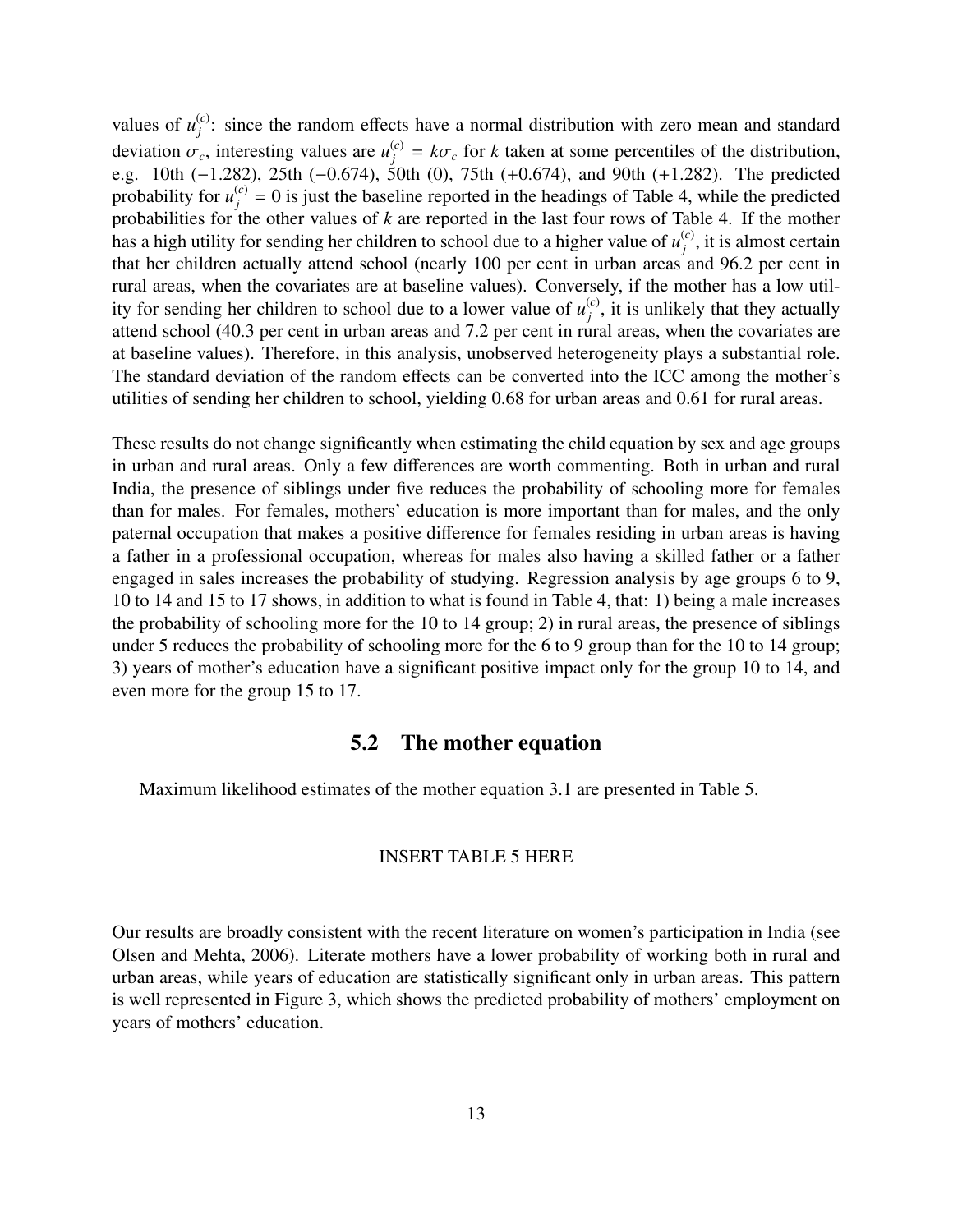### INSERT FIGURE 3 HERE

The probability of mothers' employment drops sharply from illiteracy to literacy in both areas, but in rural areas it starts from a much higher value. It then remains constant, irrespective of years of education, in rural areas - additional years of education are not statistically significant - whereas in urban areas it rises constantly with years of education. Interestingly, even for high levels of education the probability of being employed in rural areas is larger than in urban areas (up to 16 years of education). The majority of occupations held by women are generally low paid and unskilled, so that only women in a severe state of necessity would accept them. In this light, it is easier to understand the negative association between work and literacy. On the other hand, in urban areas job opportunities for women are more likely to include higher quality jobs, so that education recovers its role in improving women's employment. As for the wealth effects, the coefficients on a quadratic specification of the wealth index show that wealthier mothers have a lower probability of working. This effect is represented in Figure 4 which shows the probability of mothers' employment on the household wealth index.

## INSERT FIGURE 4 HERE

The figure shows a negative wealth effect, opposite to the one found for children's schooling (see Figure 2). The gap in the employment probability between urban and rural areas tends to increase with wealth. Property of land has a significant effect only in rural areas, where the probability of working increases up to nearly 50 acres of land, and then declines. The partner's professional occupation, approximating mother's non-labor income, has a sound role, especially in urban areas. The occupation of salesmen seems to have the largest disincentive effect on women's work. These results do not change significantly using a stricter definition of work, namely, having worked throughout the past year. A noticeable difference with respect to the definition used in Table 5 is related to years of education in rural areas: with a stricter definition of work, years of education become significant. This is a reasonable result, since education increases the probability of finding a stable job.

# 5.3 The correlation between child and mother equations

The simultaneous model defined in Section 3 allows us to estimate the covariance  $\sigma_{mc}$  between the *u*-errors of the two equations and thus to test more properly the mother-child correlation due to unobservables. In urban areas the covariance  $\sigma_{mc}$  is significant and estimated as  $-0.2805$ , yielding a residual correlation of <sup>−</sup>0.11 between the utilities for working and sending children to school, after controlling for the observed covariates. The relationship is slightly stronger in rural areas, with a significant covariance of <sup>−</sup>0.3948 and a mother-child residual correlation of <sup>−</sup>0.18. The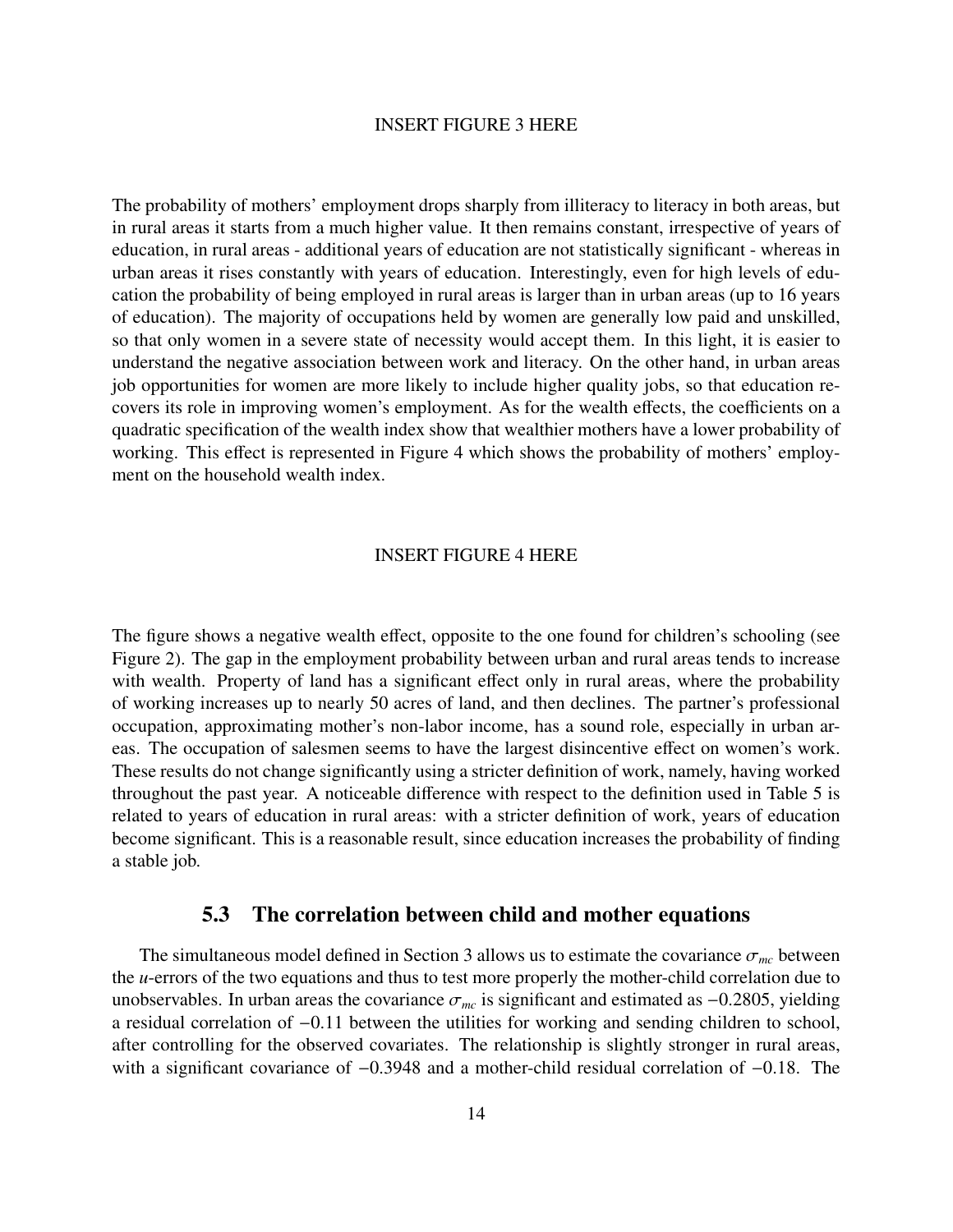presence of a significant mother-child correlation supports the interdependence hypothesis and the consequent choice of a joint model. Moreover, the mother-child correlation is negative: if the mother works, then the child is less likely to attend school. At first sight, the estimated motherchild correlation seems modest in both areas. However, such a correlation is what remains after controlling for the covariates. Moreover, it concerns the latent utilities rather than the observed outcomes: indeed, the impact of the estimated correlation on the observed outcomes is substantial, as shown by the predicted probabilities in Table 6.<sup>15</sup>

### INSERT TABLE 6 HERE

As already noted, both outcomes are strongly related to the level of household wealth. We therefore expect the magnitude of this negative correlation to depend on the distribution of wealth. In richer households, for example, where parental choices are likely to be less driven by necessity, the negative correlation between mothers' employment and child schooling might disappear because the probability that children attend school is almost one (see Figure 2). To check this assumption we have fitted the model on the two sub-samples defined by the bottom and top deciles of the wealth index. The results are presented in Table 7.

## INSERT TABLE 7 HERE

This assumption is in fact supported by the evidence, since the mother-child correlation coefficients at the top wealth deciles turn out to be very small and insignificant in rural areas, and not even derivable in urban areas, where all children are very likely to go to school. At the bottom wealth decile, the coefficient becomes larger in urban areas - whereas in rural areas it decreases slightly with respect to that derived from the full sample.

We have conducted an analogous sensitivity analysis for different levels of education of mothers, to verify if the correlation between mothers' employment and children's schooling becomes positive (or less negative) for more educated mothers. This would be a reasonable expectation if more educated mothers had access to better paid jobs, thus facilitating child schooling through an income effect.

However, in Figure 3 we have observed that in rural areas, where the average level of literacy is very low, women's employment is insensitive to women's education, whereas in urban areas, where there is a higher literacy level, women's employment is lower than in rural areas. Consistently with this evidence, we do not find a positive correlation between mothers' employment and children's schooling for the more educated mothers.<sup>16</sup> However, it is reasonable to expect that a positive correlation may arise for the most educated women who can get hold of the best jobs in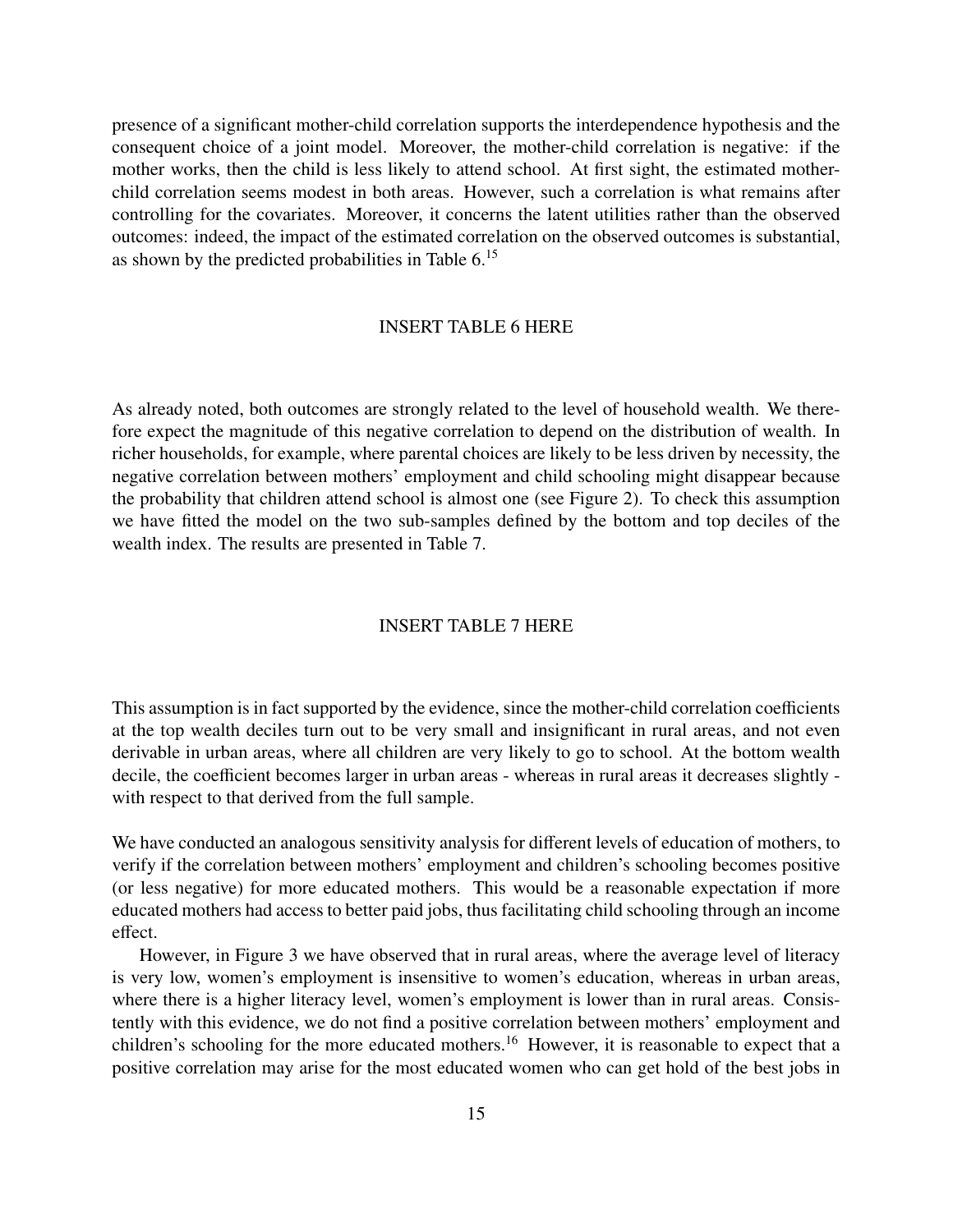the market. This intuition is suggested by some descriptive evidence. Among the 345 graduated mothers of the urban areas, 209 work (60.58 per cent). In rural areas the graduated mothers are 43, of whom 27 are working (62.79 per cent). Interestingly, all children of graduated mothers are attending school.

Table 8 shows the mother-child correlations deriving from the sensitivity analysis conducted with the stricter definition of mother's employment (having worked throughout the year) and with the larger sample of children aged 6 to 17.

### INSERT TABLE 8 HERE

Overall, the correlations remain negative and significant. Their size does not vary dramatically. Compared to the first two columns of Table 7, the mother child correlation decreases with the stricter definition of mother's employment in rural areas, where seasonal and occasional jobs are so widespread that having a more stable job may reduce this perverse effect. Also, in rural areas, the negative correlation decreases if older children are included, thus justifying the assumption of a higher degree of autonomy of older children. In urban areas, other factors may be at play, so that a tentative interpretation of these differences is even harder.

To conclude, following the line of reasoning presented in Section 2, a careful interpretation of the estimated value of the negative mother-child correlation is crucial for understanding the nature of the mother-child relationship. Wages and incomes, not surveyed by NHFS, are the most relevant omitted economic variables, together with individual preferences that would anyway never be observed, all of them affecting both  $u_i^{(m)}$  $\binom{m}{j}$  and  $u_j^{(c)}$  $j^{\left(c\right)}$ . For example, one would expect omitted husband's earnings to be negatively correlated with maternal labor supply and positively correlated with children's schooling, thus generating a negative correlation between the two estimated equations. In fact our results approximate this effect, since, as fathers' occupational skill increases, the probability that mothers' work decreases and the probability that children attend school increases. By the same line of reasoning, one could assume that, especially in a country like India, strong maternal preferences for being a housewife, all else being equal, would decrease the probability of mothers' participation and increase the probability of children's schooling, again generating a negative correlation. The negative correlation is also likely to arise because of fathers' preferences, since, given the evidence of universal male participation, it is reasonable to assume a strong labor market attachment for males, while children are very likely to be preferred in school. Thus, a positive correlation may arise *only* through maternal wages, since with higher female wages, mothers would be induced to participate and children would be more likely to be sent to school because of the income effect. A significant negative correlation, therefore, may indicate that the positive effects stemming from female wages on women's participation (through the own substitution effect) and on children's schooling (through a household income effect) are too weak to counterbalance the negative effects of all other omitted variables. In other words, female wages - if mothers can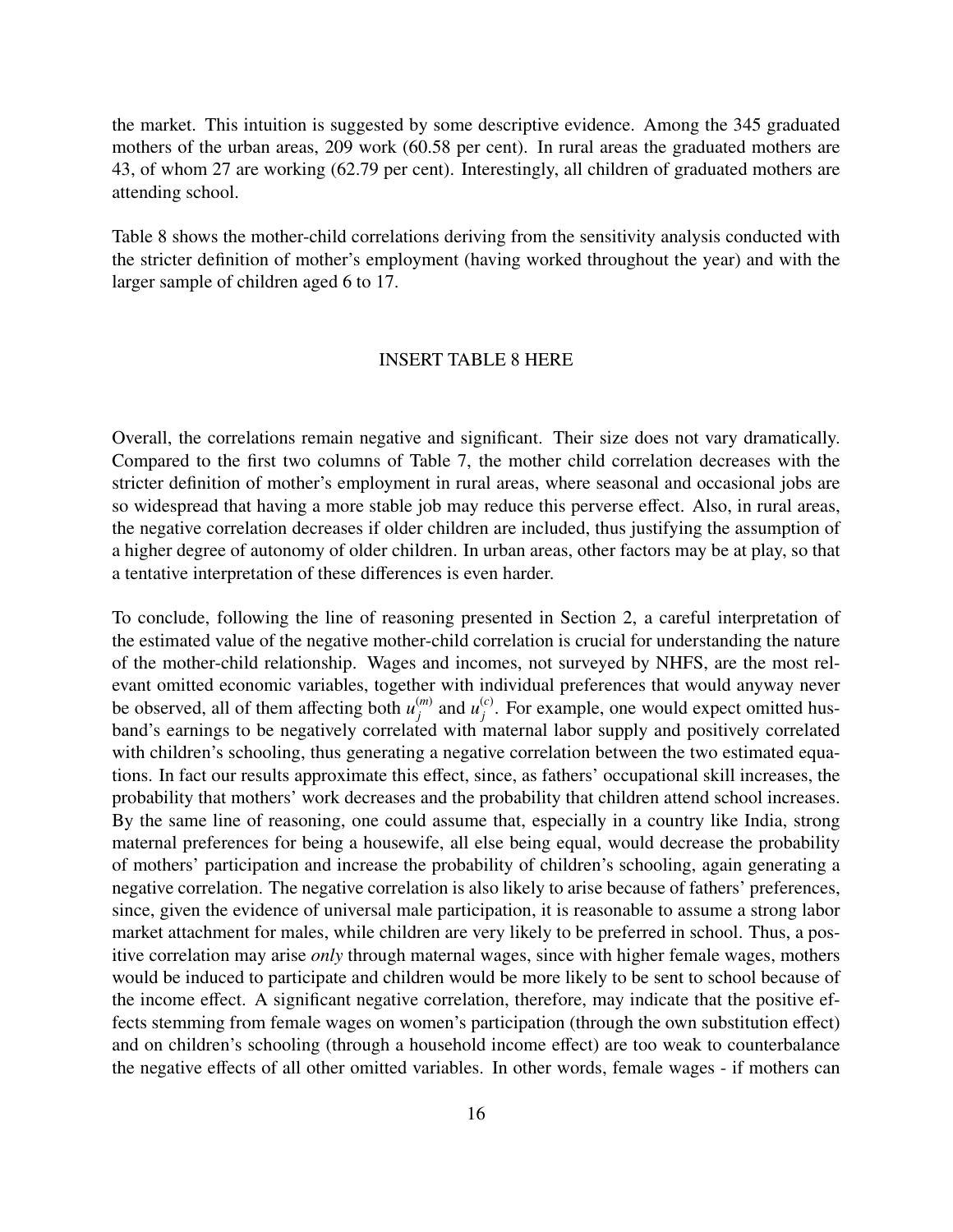get a salaried job at all - are too low to push up women's labor market participation jointly with children's schooling.

# 6 FINAL REMARKS

This analysis has sought to answer the question of whether mothers' employment and children's schooling may become conflicting objectives in a developing country, or, in other words, if a negative correlation between mothers' employment and children's school attendance should be expected.

Our findings for India show that, controlling for covariates, among which wealth is the most powerful predictor, the mother-child correlation is indeed negative and significant. That is, if mothers work, children may contribute to housework, or to household income or simply stay inactive instead of attending school. Moreover, the correlation within siblings of the same mother is significant and quite large, and some gender differences are present, for example, males have a higher probability of studying.

From a methodological point of view, our multilevel bivariate probit model represents an advance over previous models in that it explicitly accounts for both the multivariate nature of the outcome and the multilevel structure of the phenomenon.

One of the main results of the paper is that in poorer households women are more likely to work, but nevertheless their families are not able to afford children's costs of schooling. A sensitivity analysis conducted by wealth deciles, reinforces our interpretation of this result. For example, if poor mothers work because they need money for their families to survive while wealthier mothers work for other reasons, we would expect that the negative relationship between mothers working and children attending school in the top wealth deciles would become insignificant, and this indeed is what we find. Another result to be stressed for its difference with respect to what is found for developed countries, concerns the role of education for women's work. The probability of a mother working is not monotonically related to the mother's level of education, following a V-shaped path from illiteracy to the highest levels. As for the negative correlation, it does not seems to persist for the most educated mothers, since we observe that they have a high probability to work, and that all their children attend school. However, before this negative correlation enters the list of the stylized facts characterizing developing countries, and before its causes and consequences can be understood deeply to be used for designing policies, evidence for many other countries drawn from better, hopefully longitudinal, data is needed.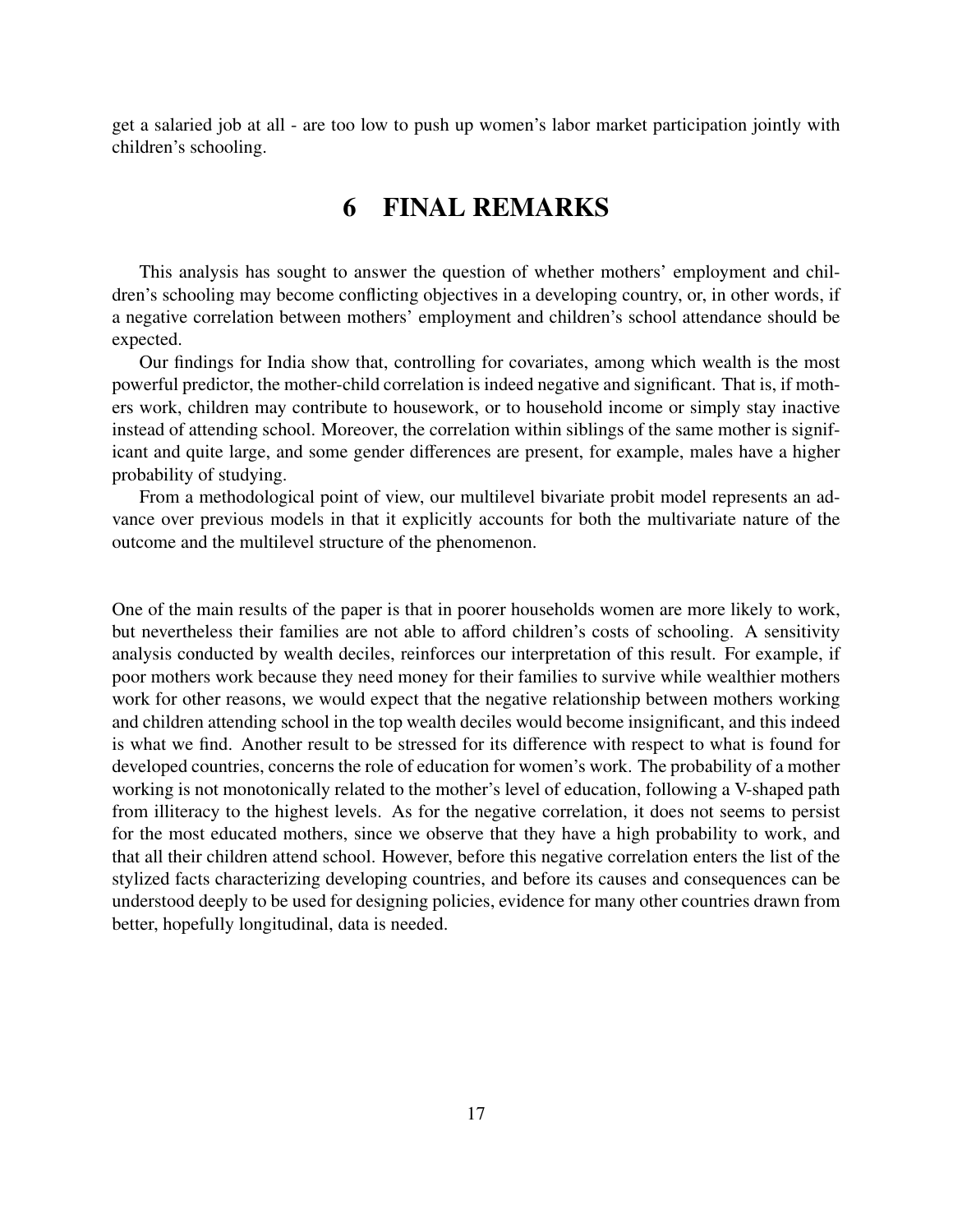# **Notes**

<sup>1</sup>In 2002/3 the average enrolment rate in the World Education Indicators (WEI) countries was 92 per cent, while in OECD countries it was 97 per cent. The countries surveyed in the WEI are Argentina, Brazil, Chile, China, India, Indonesia, Jordan, Malaysia, the Philippines, the Russian Federation, Thailand, Egypt, Jamaica, Paraguay, Peru, Sri Lanka, Tunisia, Uruguay and Zimbabwe (OECD-UNESCO, 2005).

 $2$ In some cases (e.g. Sri Lanka) they find the marginal impact of child labor to be positive. However, in their paper the authors do not address the problem of endogeneity.

<sup>3</sup>According to ILO definitions these are called "contributing family workers".

<sup>4</sup>The countries studied are Argentina, Nicaragua, India, Corea, South Africa and Tanzania.

<sup>5</sup>Drop-out rates were 40 per cent for primary school and 54.5 per cent in 1999-2000 (World Data on Education, 2007).

<sup>6</sup>Perhaps because they are less productive as assumed in Basu and Van (1998) and Basu and Tzannatos (2003).

<sup>7</sup>A minor drawback due to the use of the fictitious random effects  $u_i^{(m)}$  $j_j^{(m)}$  is the change in the scale of the mother equation since  $Var(w_i^{(m)})$  $y_j^{(m)}$ ) =  $Var(u_j^{(m)})$  $y_j^{(m)}$  + *Var*( $e_j^{(m)}$ )  $j^{(m)}$ ) = 1 + 1 = 2. Thus the mother equation is a *scaled probit*, i.e. a *probit* with a scale different from 1: in this case the scale factor equation is a *scaled probit*, i.e. a *probit* with a scale different from 1: in this case the scale factor is equal to  $\sqrt{2}$ , so the regression coefficients are  $\sqrt{2}$  times the coefficients of an ordinary probit. is equal to  $\nabla z$ , so the regression coefficients are  $\nabla z$  times the coefficients of an ordinary probit.<br>Since a scaled probit is statistically equivalent to an ordinary probit, we divide the estimates by  $\sqrt{2}$ to make them comparable to the results from an ordinary probit.

<sup>8</sup>Our approach also overcomes the problem of duplicate mothers. In fact, DeGraff and Levison (2009) duplicate the record of each mother on the basis of the number of her children in the sample: this procedure is likely to yield similar point estimates, but substantially lower standard errors, thus requiring some adjustment. This issue is automatically solved in our model since the two equations are jointly fitted using different sample sizes, thus each mother contributes once to the equation for mothers' employment.

<sup>9</sup>In accordance with the principle contained in the Constitution, the Government has to provide free and compulsory education for all children aged 6 to 14 years. Primary education (or the elementary stage) caters to children aged 6 to 14, our children's reference age group. In all States, elementary education is composed of two cycles: primary education and middle school or upper primary (World Data on Education, 2007).

<sup>10</sup>A less parsimonious specification included also fathers' education and two dummies for the presence of primary and secondary schools in the village (the latter information is available only for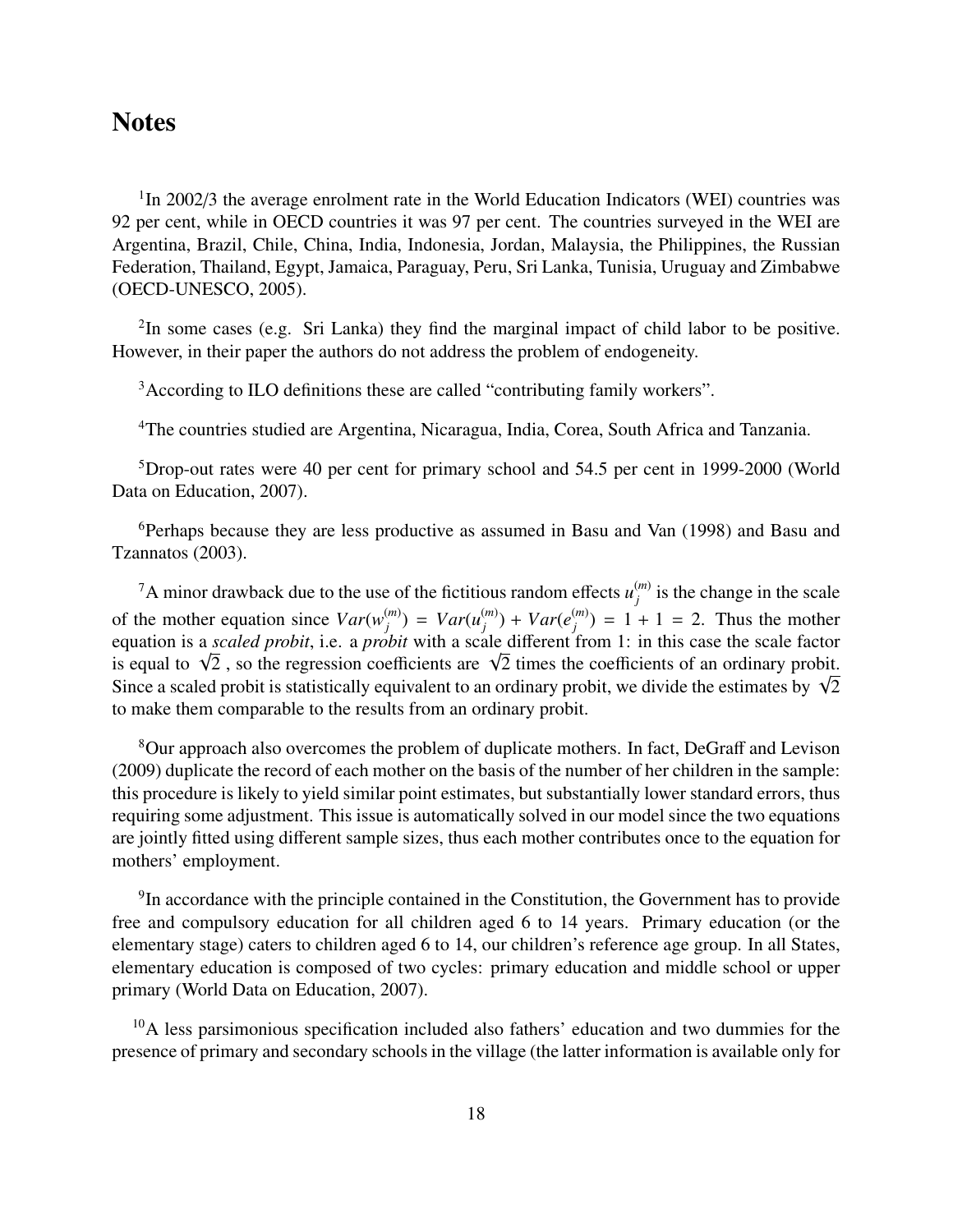rural areas). Fathers' education turned out to be statistically insignificant, probably because of the inclusion in the model of fathers' occupations that may also capture an education effect. Also the dummies for the presence of school turned out to be statistically insignificant. The insignificance of the presence of primary schools in the villages may be explained by the presence of primary schools in almost all villages (more than 90 per cent of children have a primary school in their village). Moreover, in another specification of the model, dummies for each State were introduced to capture State fixed effects. However, substituting these State dummies with the five dummy variables for geographical areas does not change the results significantly, so the latter were preferred in the final specification.

<sup>11</sup>The implications of the omission of these variables for our results are carefully discussed in Section 5. However, earnings data from other surveys for India (and also for other countries) are generally not very reliable or present strong limitations. DeGraff and Levison (2009), for example, assert that labor income is generally not considered to be reliably measured in the Pesquisa Nacional por Amostra de Domicilios (PNAD) 2001 for Brazil and prefer to construct a linear index for wealth.

 $12$ The wealth index takes into account almost all household assets and utility services. The principal components analysis is used to assign the indicator weights. This procedure first standardizes the indicator variables (calculating z-scores) and then calculates the factor coefficient scores (factor loadings). Finally, for each household, the indicator values are multiplied by the loadings and added to produce the household's index value. In this process, only the first of the factors produced is used to represent the wealth index. The resulting sum is itself a standardized score with a mean of zero and a standard deviation of one (Filmer and Pritchett, 2001).

<sup>13</sup>The model has two levels (mother level and child level) even if the phenomenon has further levels above the mother, such as the household and the region levels. Including random effects for higher levels is conceptually simple, but computationally prohibitive. To check that neglecting higher levels is not harmful, we fitted the two-level model and computed robust standard errors with households as top-level clusters (Skrondal and Rabe-Hesketh, 2004). This is a way to assess how the standard errors are influenced by the correlation among children of different mothers living in the same household. Since the robust standard errors are only slightly bigger than the classical ones, the two-level specification seems to suffice.

<sup>14</sup>For numerical covariates we consider a unit increase from the baseline. In case of the presence of a quadratic term, the predicted probability is reported only in the row corresponding to the quadratic term: for example, 84.7 per cent is the predicted probability of attending school obtained if *Child's age* is changed from 13 to 14 taking into account both the linear and the quadratic effect.

<sup>15</sup>The bivariate normal distribution of the *u*-errors in model (3.1)-(3.2) implies  $E(u_i^{(c)})$  $\left\{ \begin{array}{c} (c) \\ j \end{array} \right\}$   $u_j^{(m)}$  $\binom{m}{j}$  =  $\sigma_{mc}u_j^{(m)}$ <br>work s  $\sigma_{mc}u_j^{(m)}$ . For example, if a mother in a rural area ( $\hat{\sigma}_{mc} = -0.395$ ) has a high "propensity" to work, specifically if she is at the third quartile of the unobserved factors determining the working status (i.e.  $u_j^{(m)} = 0.674$  since it has a standard normal distribution), then the mean value of the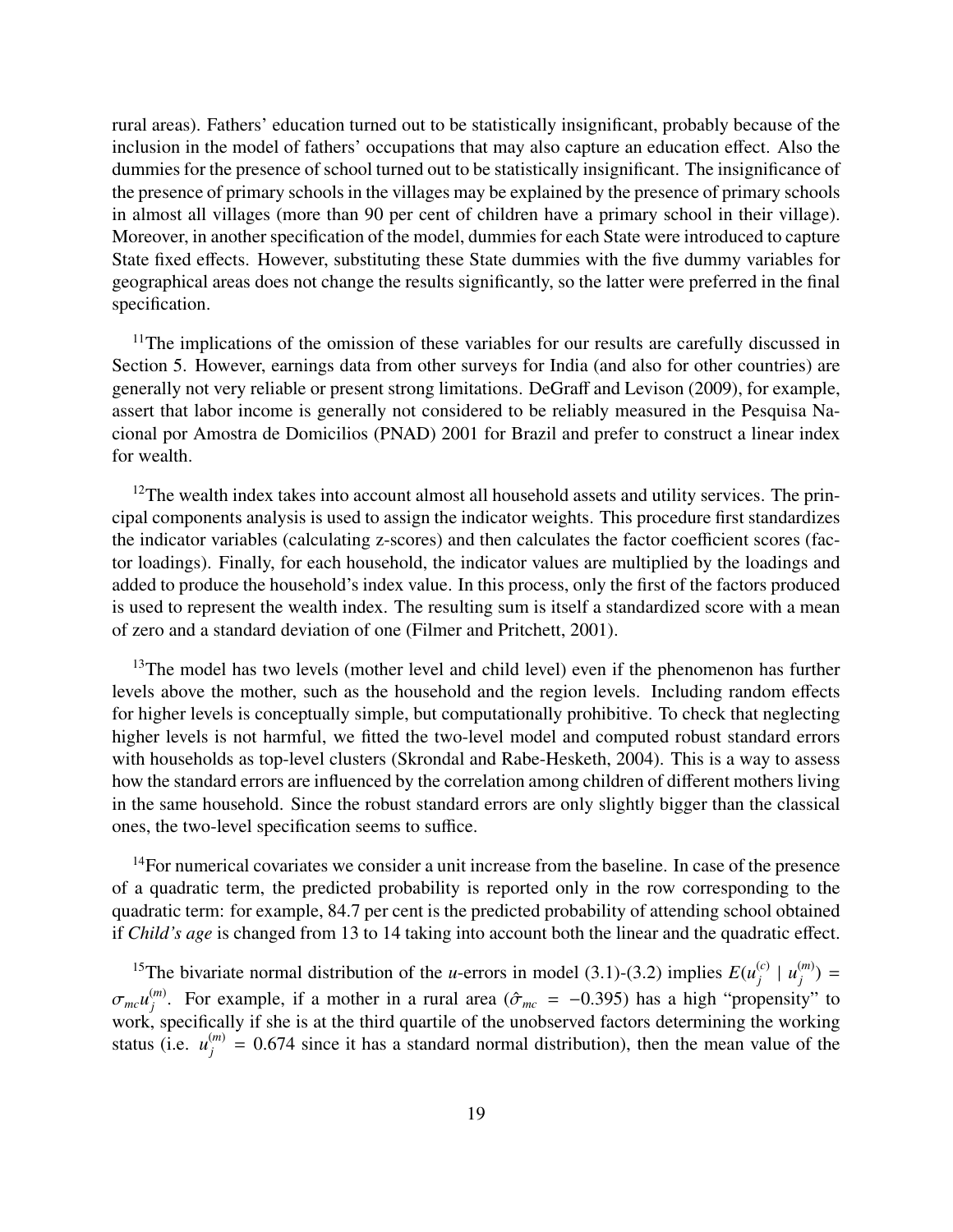unobserved factors determining the schooling status of one of her children is not  $E(u_i^{(c)})$  $j^{(c)}$ ) = 0 but  $E(u_i^{(c)})$  $\begin{array}{c} (c) \\ j \end{array}$  |  $u_j^{(m)}$ but  $E(u_j^{(c)} | u_j^{(m)}) = -0.395 \times 0.674 = -0.266$ . Such a shift makes the predicted probability for the baseline child decrease from 56.2 per cent to 45.6 per cent. Taking the 90th percentile  $(u_j^{(m)} = 1.282)$  the predicted probability goes down to 36.3 per cent.

<sup>16</sup>We have estimated the model for the sub-sample of women with eight years of education or more but the sign and size of the correlation do not vary significantly with respect to the whole sample for both urban and rural areas.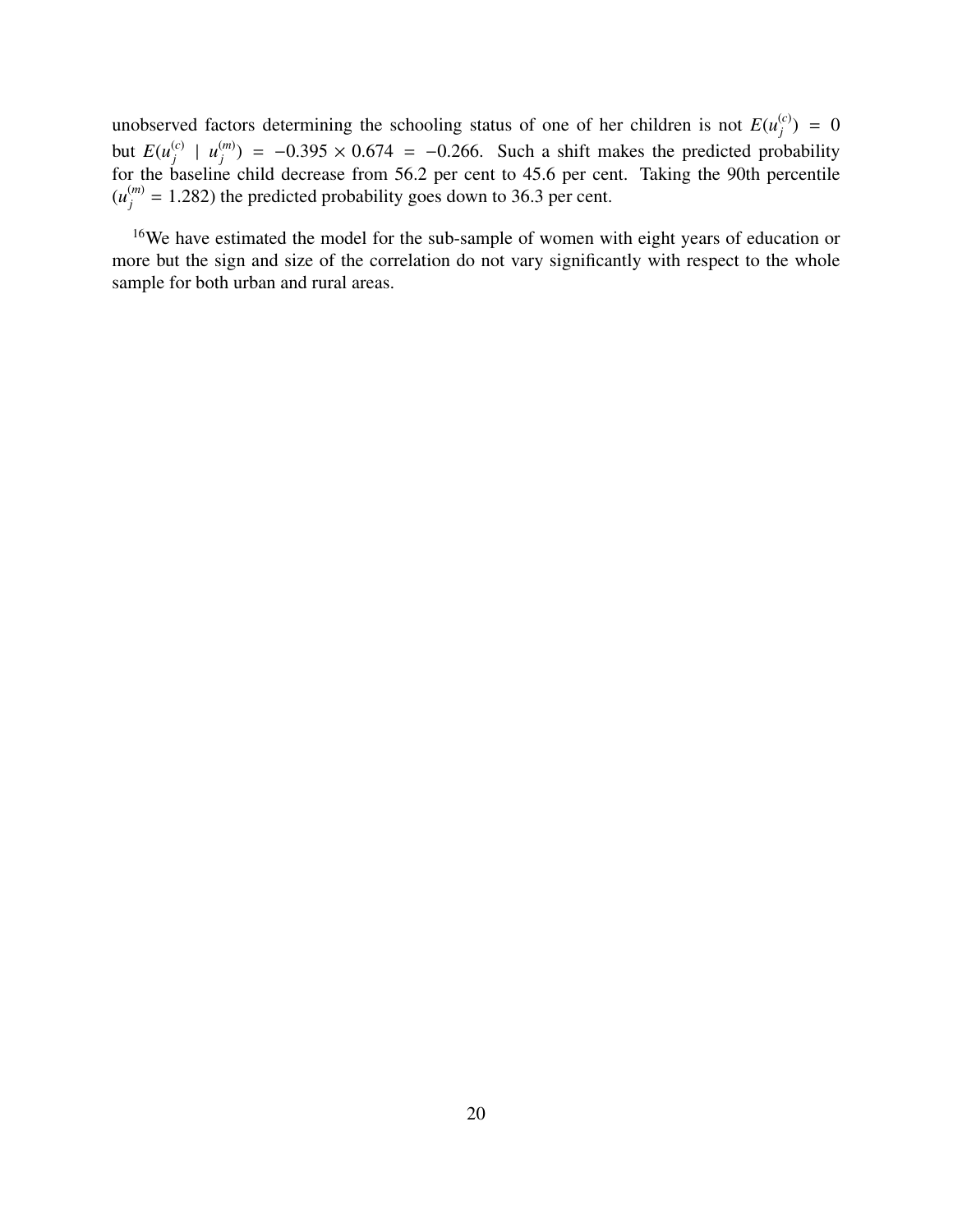# References

- Anderson, S. and M. Eswaran. 2009. "What determines female autonomy? Evidence from Bangladesh." *Journal of Development Economics* 90(2):179–191.
- Baland, J. M. and J. A. Robinson. 2000. "Is child labour inefficient?" *Journal of Political Economy* 108(4):663–679.
- Basu, K. 2006. "Gender and say: A model of household behavior with endogenously determined balance of power." *Economic Journal* 116(4):558–580.
- Basu, K., S. Das, and B. Dutta. 2010. "Child labor and household wealth: Theory and empirical evidence of an inverted-U." *Journal of Development Economics* 91(1):8–14.
- Basu, K. and Z. Tzannatos. 2003. "The global child labour problem: What do we know and what can we do?" *The World Bank Economic Review* 17(2):147–173.
- Basu, K. and P. H. Van. 1998. "The economics of child labor." *The American Economic Review* 88(3):412–427.
- Beegle, K., R. Dehejia, and R. Gatti. 2009. "Why should we care about child labor? The education, labor market and health consequences of child Labor." *Journal of Human Resources* 44(4):871– 889.
- Behrman, J.R., A. Foster, M. Rosenzweig, and P. Vashishtha. 1999. "Women's schooling, home teaching and economic growth." *The Journal of Political Economy* 107(4):682–714.
- Behrman, J. R. and M. R. Rosenzweig. 2002. "Does increasing women's schooling raise the schooling of the next generation?" *The American Economic Review* 92(1):323–334.
- Bhalotra, S. 2007. "Is child work necessary?" *Oxford Bulletin of Economics and Statistics* 69(1):29–55.
- Bhalotra, S. and C. Heady. 2003. "Child farm labour: The wealth paradox." *World Bank Economic Review* 17(2):197–227.
- Bhalotra, S. and M. Umana-Aponte. 2010. "The dynamics of women's labour supply in developing countries." *IZA Discussion Paper* 4879.
- Budlener, D. 2008. "The statistical evidence on care and non-care work across six countries." *Gender and Development Paper, UNRISD* 4:PP–DG–4.
- Chamarbagwala, R. 2007. "Regional returns to education, child labour and schooling in India." *Journal of Development Studies* 44(2):233–257.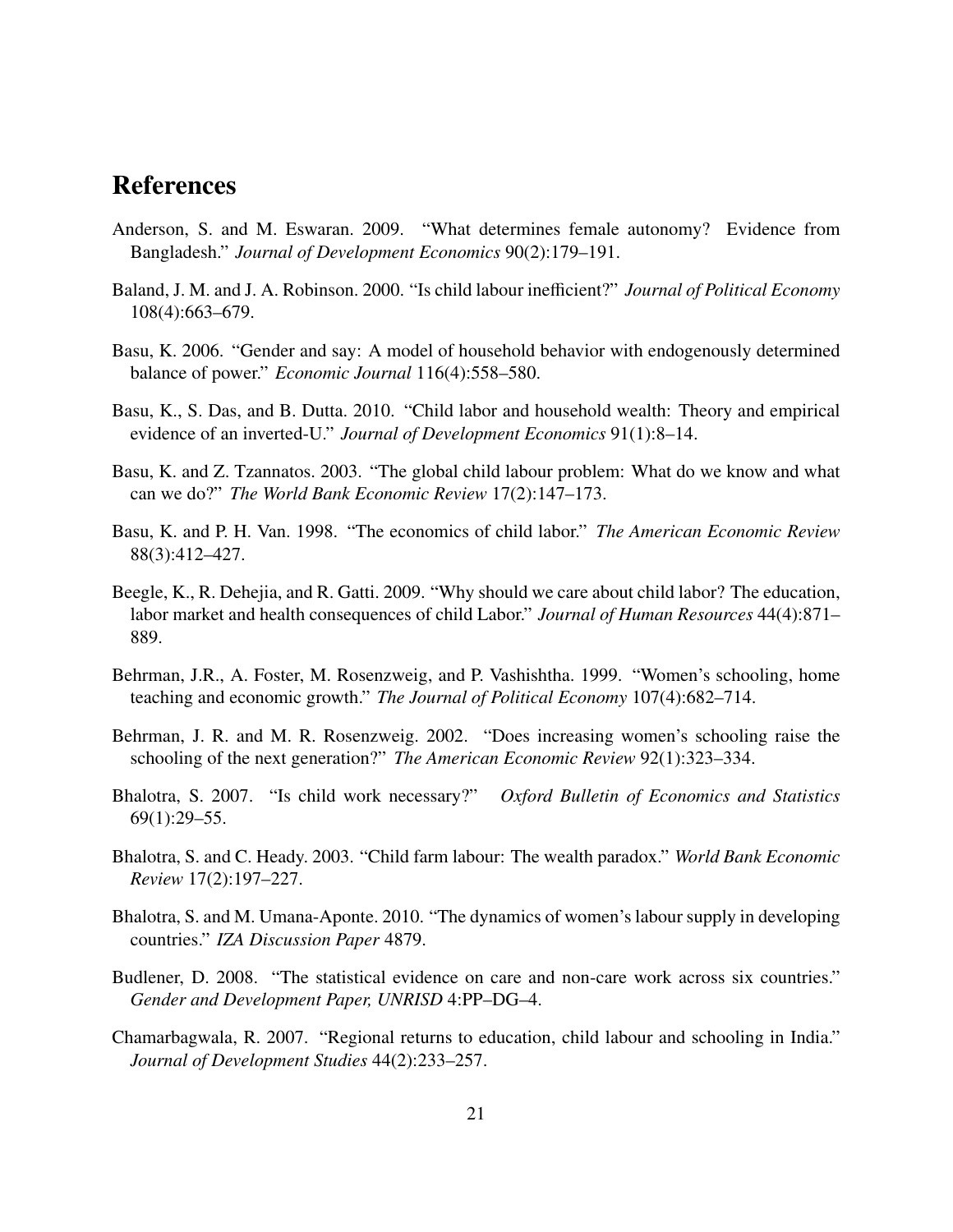- Cigno, A. 2004. "The supply of child labour." *IZA Discussion Paper* 1114.
- Cigno, A. 2006. "A constitutional theory of the family." *Journal of Population Economics* 19(2):259–283.
- Cigno, A. and F. C. Rosati. 2005. *The economics of child labour*. Oxford University Press.
- Cochrane, S.H. and D.K. Guilkey. 1995. "The effects of fertility intentions and access to services on contraceptive use in Tunisia." *Economic Development and Cultural Change* 43(4):779–804.
- Cockburn, J. and B. Dostie. 2007. "Child work and schooling: The role of household asset profiles and poverty in rural Ethiopia." *Journal of African Economies* 16(4):519–563.
- Deaton, A. 1997. *The analysis of household surveys: a microeconometric approach to development policy.* Johns Hopkins University Press.
- DeGraff, D. and D. Levison. 2009. "Children's work and mothers' work- What is the connection?" *World Development* 37(9):1569–1587.
- DeGraff, D. S., R. E. Bilsborrow, and D. K. Guilkey. 1997. "Community-level determinants of contraceptive use in the Philippines: A structural analysis." *Demography* 34(3):385–398.
- Desai, S. and D. Jain. 1994. "Maternal employment and changes in family dynamics: The social context of women's work in rural India." *Population and Development Review* 20(1):115–136.
- Dostie, B. and R. Jayaraman. 2006. "Determinants of school enrollment in Indian villages." *Economic Development and Cultural Change* 54(2):405–421.
- Duryea, S., D. Lamb, and D. Levison. 2007. "Effects of economic shocks on children's employment and schooling in Brazil." *Journal of Development Economics* 84(1):188–214.
- Edmond, E. V. 2005. "Does child labor decline with improving economic status?" *Journal of Human Resources* 40(1):77–99.
- Edmond, E. V. 2008. *Handbook of development economics, Vol. 4*.
- Filmer, D. and L.H. Pritchett. 2001. "Estimating wealth effects without expenditure data-or tears: An application to educational enrolments in states of India." *Demography* 38(1):115–132.
- Glewwe, Paul. 2002. "Schools and skills in developing countries: Education policies and socioeconomic outcomes." *Journal of Economic Literature* 40(2):436–482.
- ILO. 2006-2007. "Key indicators of the labour market." Technical Report Sept. 2009, International Labour Organization(Employment Trends).
- International Institute for Population Sciences and ORC Macro. 2000. "National Family Health Survey (NFHS-2), 1998-99 India." Technical Report Mumbai: IIPS.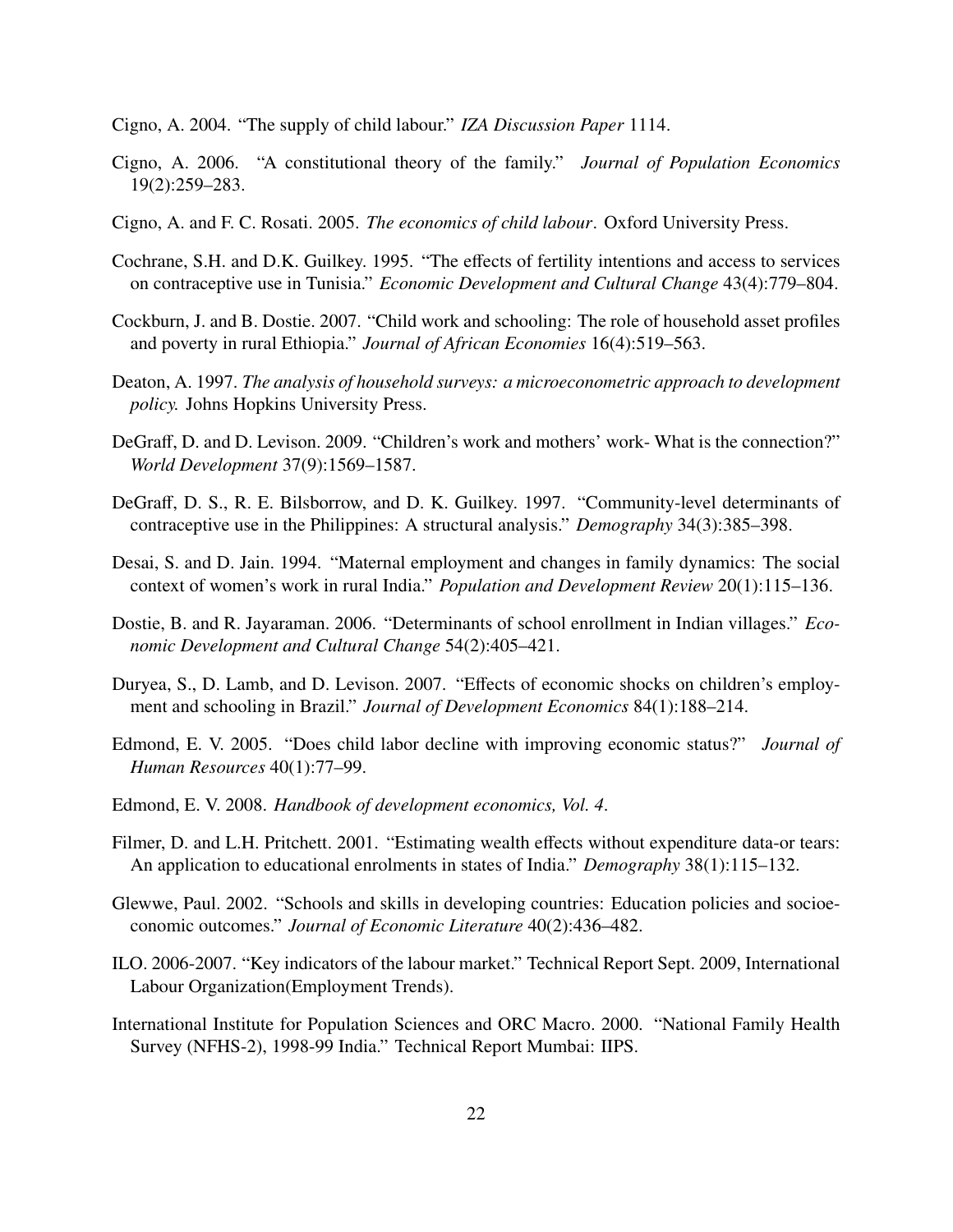- Kambhampati, U. S. 2009. "Child schooling and work decisions in India: The role of household and regional gender equity." *Feminist Economics* 15(4):77–112.
- Kingdon, G. G. 1998. "Does the labour market explain lower female schooling in India?" *Journal of Development Studies* 35(1):39–65.
- Kingdon, G. G. 2002. "The gender gap in educational attainment in India: How much can be explained?" *Journal of Development Studies* 39(2):25–53.
- Lancaster, G. and R. Ray. 2004. "Does Child Labour Affect School Attendance and School Performance? Multi Country Evidence on SIMPOC data." *Econometric Society* Australasian Meetings 68.
- Mammen, K. and C. Paxson. 2000. "Women's work and economic development." *The Journal of Economic Perspectives* 14(4):141–164.
- Manacorda, M. 2006. "Child labor and the labor supply of other household members: Evidence from 1920 America." *American Economic Review* 96(5):1788–1801.
- Mathur, A. 1994. "Work participation, gender and economic development: A quantitative anatomy of the Indian scenario." *The Journal of Development Studies* 30(2):466–504.
- Motiram, S. and L. Osberg. 2010. "Gender inequalities in tasks and instruction opportunities within Indian families." *Feminist Economics* 16 (3):141– 167.
- OECD-UNESCO. 2005. "Education trends in perspective: Analysis of the world education indicators." *World Education Indicators* .
- Olsen, W. and S. Mehta. 2006. "Female labour participation in rural and urban India: Does housewives' work count." *Radical Statistics* 93:57–90.
- Ota, M. and P.G. Moffatt. 2007. "The within-household schooling decision: A study of children in rural Andhra Pradesh." *Journal of Population Economics* 20(1):223–239.
- Patrinos, H. and G. Psacharopoulos. 1997. "Family size, schooling, and child labor in Peru An empirical analysis." *Journal of Population Economics* 10(4):387–405.
- Psacharopoulos, George. 1997. "Child labor versus educational attainment: Some evidence from Latin America." *Journal of Population Economics* 10(4):377–386.
- Rabe-Hesketh, S., A. Skrondal, and A. Pickles. 2005. "Maximum likelihood estimation of limited and discrete dependent variable models with nested random effects." *Journal of Econometrics* 128(2):301–323.
- Skrondal, A. and S. Rabe-Hesketh. 2004. *The generalized latent variable modeling: Multilevel, longitudinal, and structural equation models*. CRC/Chapman Hall.
- Wooldridge, J.M. 2002. *Econometric analysis of cross section and panel data*. MIT Press.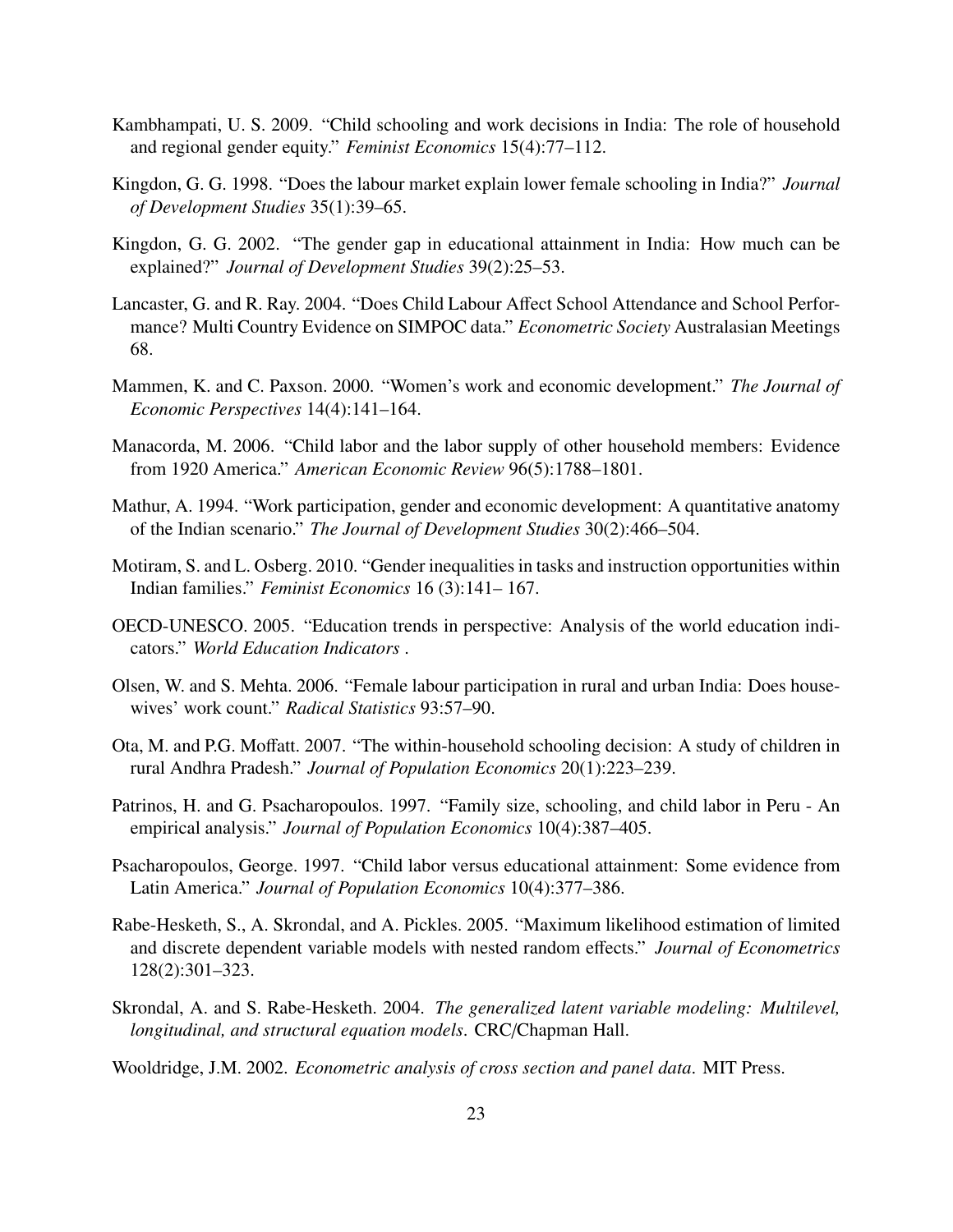- World Data on Education. 2007. "Principles and general objectives of education. India." *UNESCO-IBE* sixth edition.
- Yamano, T. and T S Jayne. 2005. "Working-age adult mortality and primary school attendance in rural Kenya." *Economic Development and Cultural Change* vol. 53(3):619–53.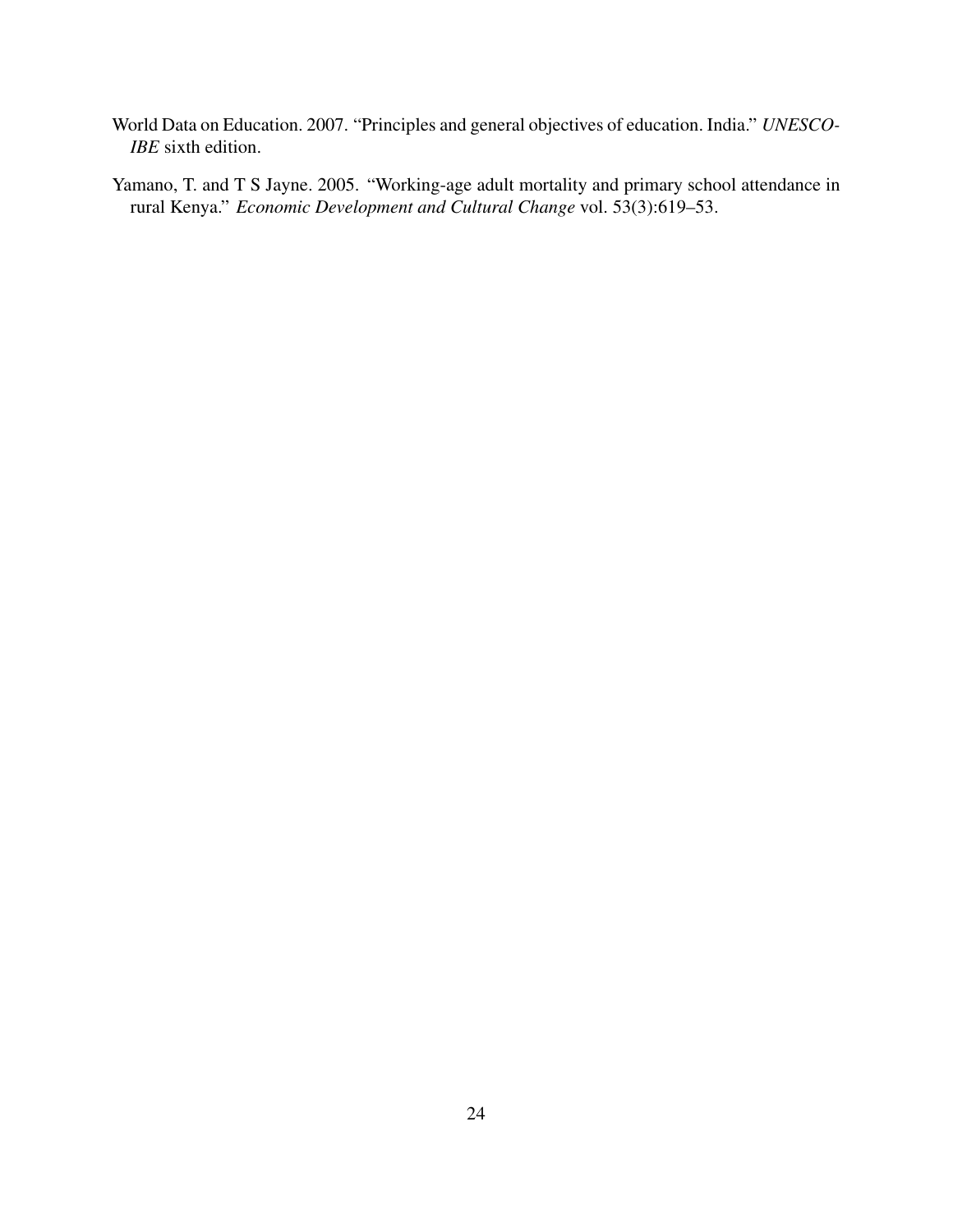Table 1: *Employment rate of mothers aged 15-49 and activity status of children aged 6-14 (per cent)*

|           | Mother  |         | Children   |            |                 |  |
|-----------|---------|---------|------------|------------|-----------------|--|
| Area      | Working | Student | Work for   | Work for   | <b>Inactive</b> |  |
|           |         |         | the family | the market |                 |  |
| Rural     | 46      | 79      |            |            |                 |  |
| Urban     | 29      | 90      |            |            |                 |  |
| All India |         | 82      |            |            |                 |  |

| Source: our elaborations on NFHS-2, 1998-1999. |  |
|------------------------------------------------|--|
|------------------------------------------------|--|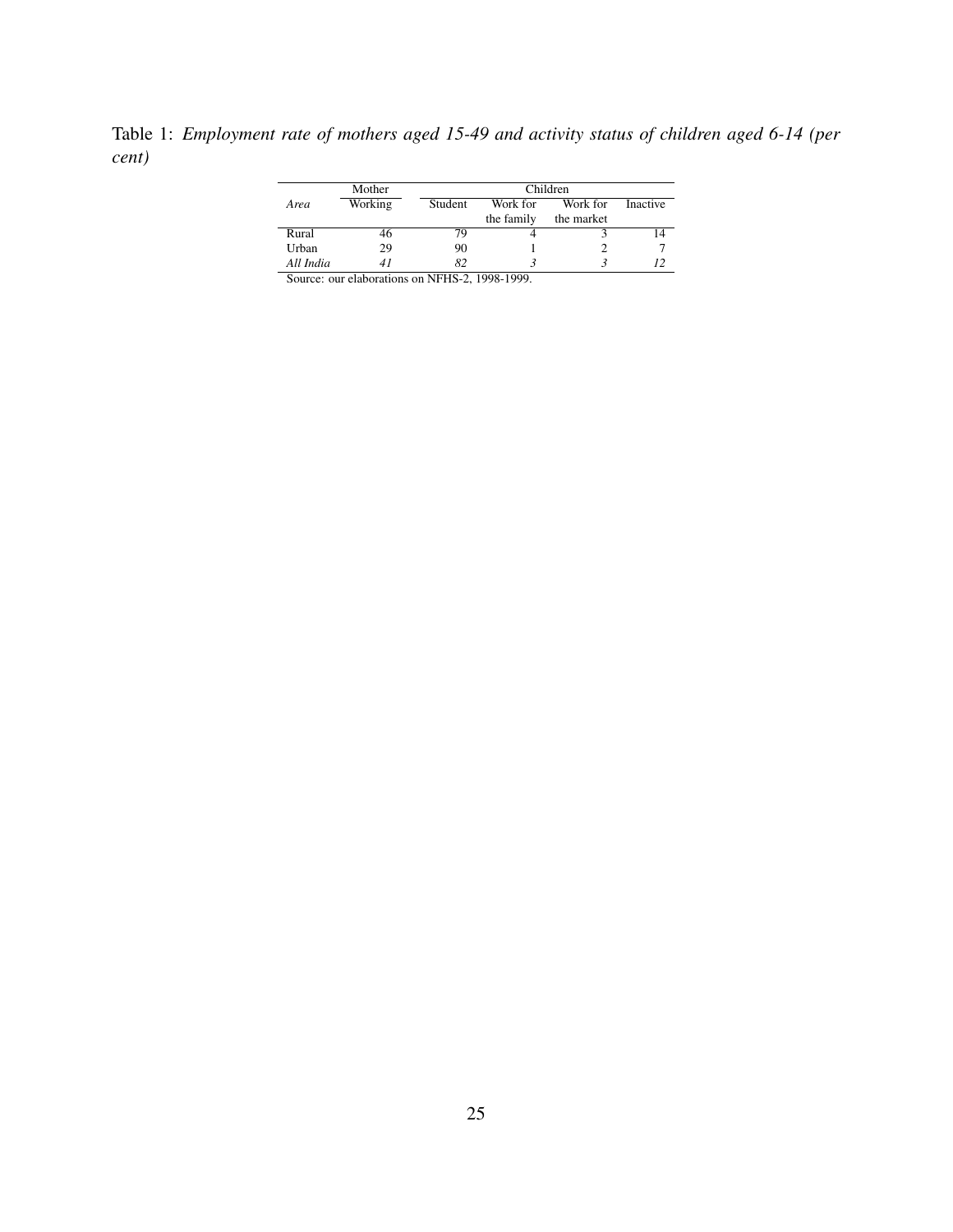Table 2: *Mean values of mother level covariates by mothers' activity status (mothers'sample)*

|                                                  |         | $Urban(n=14181)$ |          | Rural $(n=33137)$ |
|--------------------------------------------------|---------|------------------|----------|-------------------|
| Mother level covariates                          | Working | Not-Working      | Working  | Not-Working       |
| Number of children aged 0 - 5                    | 0.425   | 0.566            | 0.721    | 0.804             |
| Number of children aged 6 - 14                   | 1.868   | 1.853            | 1.999    | 1.988             |
| Number of household members over 14              | 2.539   | 2.906            | 2.603    | 3.055             |
| Mother is literate                               | 0.626   | 0.716            | 0.257    | 0.408             |
| Years of mother's education                      | 5.850   | 6.239            | 1.545    | 2.663             |
| Mother's age                                     | 35.011  | 33.668           | 33.28    | 33.055            |
| Head of household is Muslim                      | 0.118   | 0.181            | 0.075    | 0.151             |
| Head of household is Christian                   | 0.105   | 0.046            | 0.074    | 0.036             |
| Head of household is in scheduled caste or tribe | 0.298   | 0.184            | 0.423    | 0.258             |
| Household wealth index                           | 0.587   | 0.938            | $-0.606$ | $-0.288$          |
| Acres of land owned by the household             | 1.004   | 1.728            | 0.888    | 1.001             |
| Partner's job: clerical or professional          | 0.216   | 0.231            | 0.099    | 0.09              |
| Partner's job: sales                             | 0.119   | 0.207            | 0.039    | 0.087             |
| Partner's job: skilled manual                    | 0.251   | 0.318            | 0.342    | 0.186             |
| North                                            | 0.234   | 0.300            | 0.172    | 0.260             |
| Central                                          | 0.125   | 0.146            | 0.216    | 0.202             |
| East                                             | 0.093   | 0.135            | 0.147    | 0.248             |
| Northwest                                        | 0.140   | 0.084            | 0.131    | 0.147             |
| West                                             | 0.203   | 0.169            | 0.122    | 0.041             |
|                                                  |         |                  |          |                   |
| <i><b>Observations</b></i><br>.                  | 4076    | 10105            | 15302    | 17755             |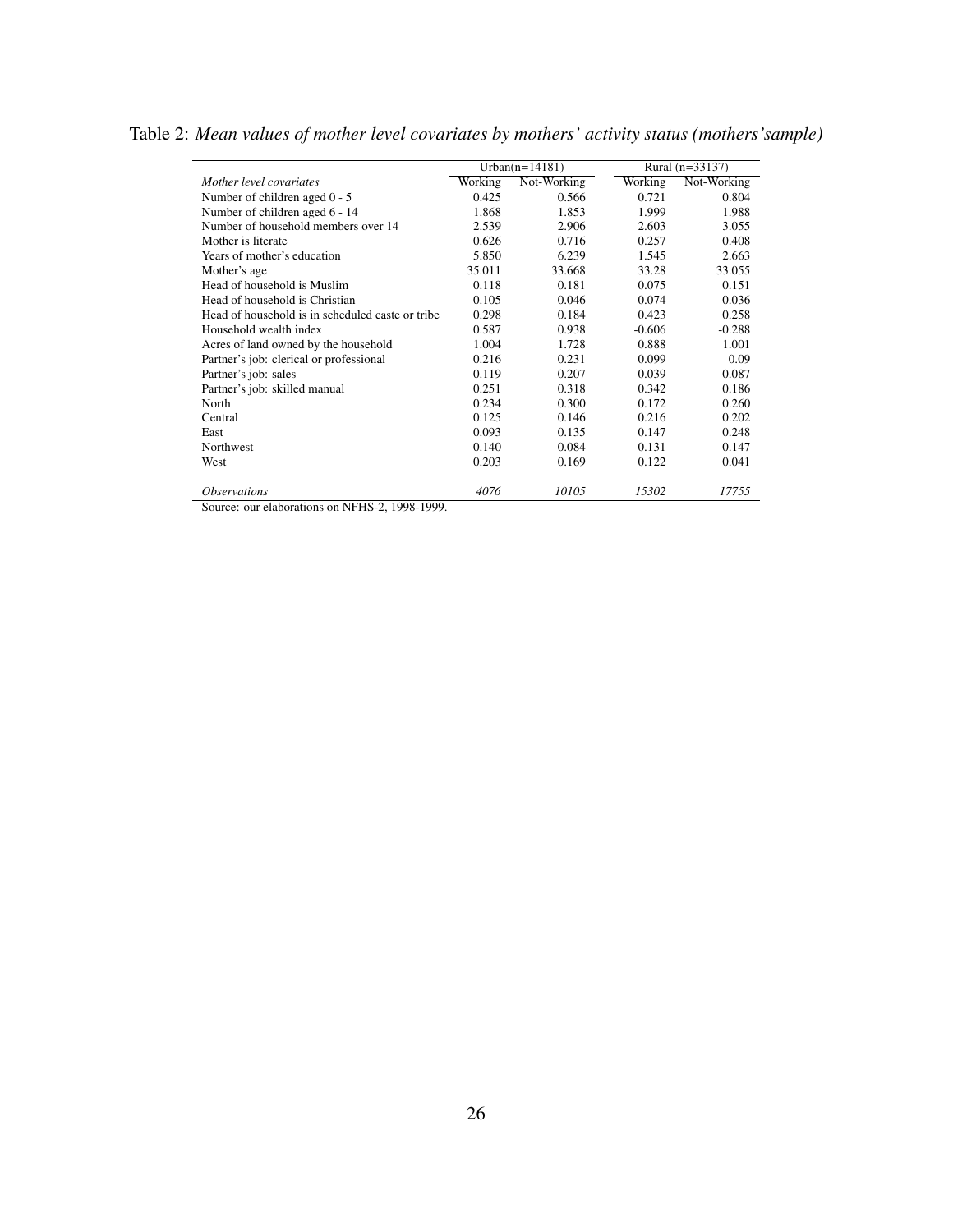Table 3: *Mean values of mother level and child level covariates by children's activity status (children's sample)*

|                                                  |          | Urban $(n=26269)$ |          | Rural $(n=65726)$ |
|--------------------------------------------------|----------|-------------------|----------|-------------------|
| Mother level covariates                          | Studying | Not-Studying      | Studying | Not-studying      |
| Child's age                                      | 9.908    | 10.523            | 9.642    | 10.112            |
| Child is male                                    | 0.525    | 0.469             | 0.551    | 0.390             |
| Number of children aged 0 - 5                    | 0.479    | 0.801             | 0.701    | 0.945             |
| Number of children aged 6 - 14                   | 2.277    | 2.744             | 2.433    | 2.677             |
| Children aged $0 - 5$ of other mothers           | 0.112    | 0.112             | 0.147    | 0.136             |
| Number of household members over 14              | 2.743    | 2.541             | 2.832    | 2.439             |
| Mother is literate                               | 0.307    | 0.784             | 0.625    | 0.923             |
| Years of mother's education                      | 5.955    | 1.200             | 2.339    | 0.352             |
| Mother's age                                     | 34.051   | 34.192            | 33.321   | 33.995            |
| Head of household is Muslim                      | 0.175    | 0.359             | 0.116    | 0.172             |
| Head of household is Christian                   | 0.068    | 0.020             | 0.061    | 0.026             |
| Head of household is in scheduled caste or tribe | 0.225    | 0.296             | 0.321    | 0.428             |
| Household wealth index                           | 0.852    | $-0.099$          | $-0.354$ | $-0.892$          |
| Acres of land owned by the household             | 1.586    | 0.373             | 1.042    | 0.672             |
| Partner's job: clerical or professional          | 0.224    | 0.052             | 0.090    | 0.018             |
| Partner's job: sales                             | 0.184    | 0.134             | 0.072    | 0.046             |
| Partner's job: skilled manual                    | 0.308    | 0.356             | 0.170    | 0.139             |
| North                                            | 0.289    | 0.238             | 0.240    | 0.180             |
| Central                                          | 0.149    | 0.224             | 0.209    | 0.253             |
| East                                             | 0.110    | 0.204             | 0.177    | 0.296             |
| Northwest                                        | 0.108    | 0.056             | 0.154    | 0.097             |
| West                                             | 0.176    | 0.140             | 0.079    | 0.062             |
| <i><b>Observations</b></i>                       | 23863    | 2406              | 52221    | 13505             |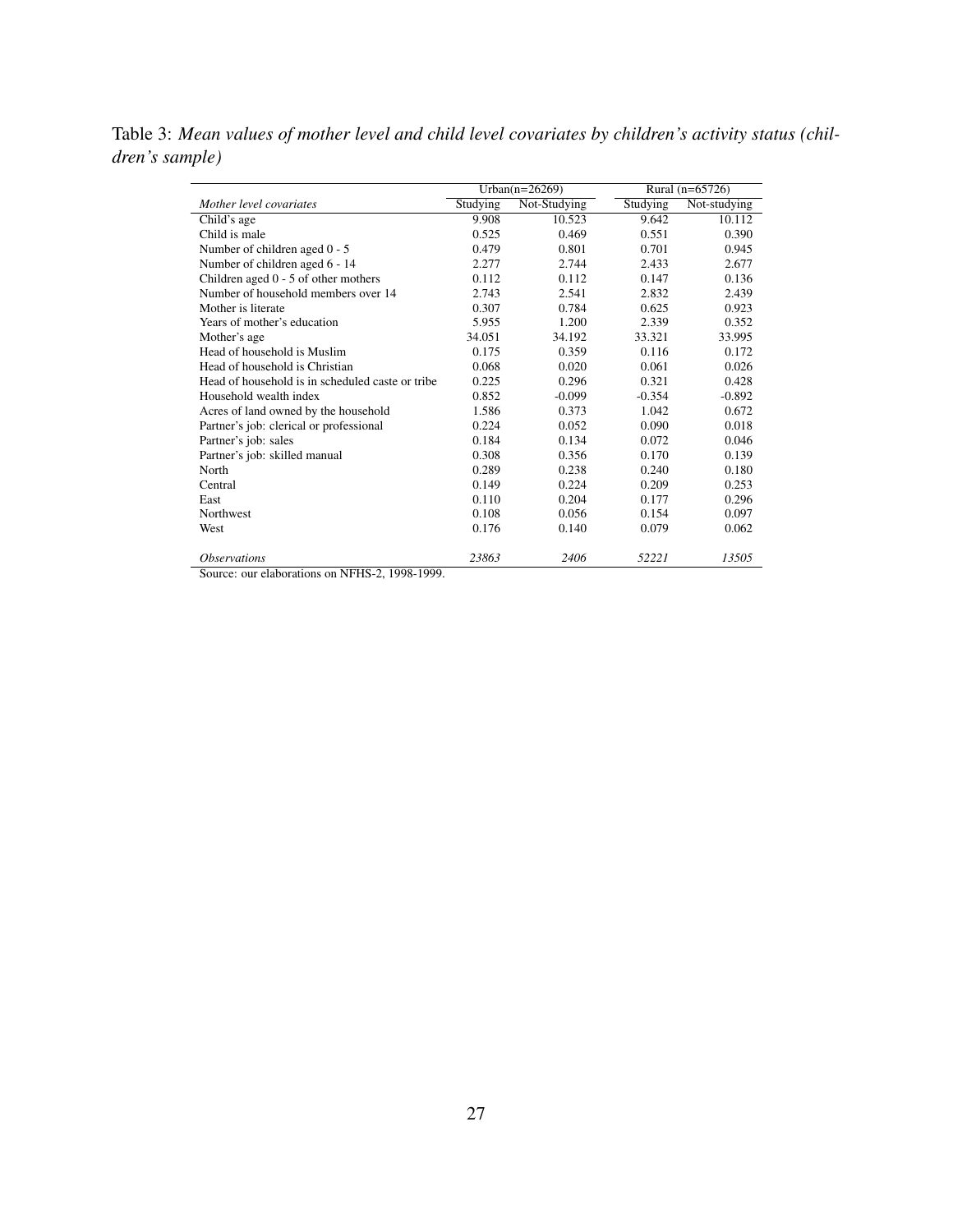Table 4: *Estimated random e*ff*ect probit that the child attends school. Child equation of the joint multilevel model*

|                                                                         |              | Urban                  |                                             |              | Rural   |                   |
|-------------------------------------------------------------------------|--------------|------------------------|---------------------------------------------|--------------|---------|-------------------|
| Covariate                                                               | Coefficients | $\overline{\text{SE}}$ | Prob.                                       | Coefficients | SE      | Prob.             |
|                                                                         |              |                        | $(base = 94.6\%)$                           |              |         | $(base = 56.2\%)$ |
| Child's age: linear                                                     | $1.199**$    | 0.068                  |                                             | $0.989**$    | 0.031   |                   |
| Child's age: quadratic                                                  | $-0.066**$   | 0.003                  | 84.7%                                       | $-0.055**$   | 0.002   | 36.7%             |
| Child is male                                                           | $0.247**$    | 0.041                  | 96.8%                                       | $0.749**$    | 0.020   | 81.7%             |
| Number of siblings aged $0 - 5$ : linear                                | $-0.322**$   | 0.083                  |                                             | $-0.274**$   | 0.037   |                   |
| Number of siblings aged 0 - 5: quadratic                                | 0.030        | 0.030                  | 90.6%                                       | $0.027*$     | 0.013   | 46.4%             |
| Number of siblings aged 6 - 14: linear                                  | 0.056        | 0.101                  |                                             | $0.096*$     | 0.047   |                   |
| Number of siblings aged 6 - 14: quadratic                               | $-0.038*$    | 0.018                  | 93.0%                                       | $-0.037**$   | 0.009   | 52.7%             |
| Children aged 0-5 of other mothers                                      | $-0.175$     | 0.099                  | 92.4%                                       | $-0.243**$   | 0.041   | 46.5%             |
| Number of household members over 14                                     | 0.011        | 0.016                  | 94.7%                                       | $0.041**$    | 0.007   | 57.8%             |
| Mother is literate                                                      | $0.486**$    | 0.107                  |                                             | $0.751**$    | 0.069   |                   |
| Years of mother's education†                                            | $0.062**$    | 0.015                  | 99.2%                                       | $0.054**$    | 0.012   | 89.1%             |
| Mother's age                                                            | $-0.012*$    | 0.005                  | 94.5%                                       | $-0.018**$   | 0.002   | 55.5%             |
| Head of household is Muslim                                             | $-0.607**$   | 0.068                  | 84.1%                                       | $-0.575**$   | 0.038   | 33.8%             |
| Head of household is Christian                                          | 0.153        | 0.162                  | 96.1%                                       | $0.243**$    | 0.070   | 65.5%             |
| Head of household is in scheduled caste or tribe                        | $-0.104$     | 0.066                  | 93.4%                                       | $-0.275**$   | 0.027   | 45.3%             |
| Household wealth index: linear                                          | $1.057**$    | 0.055                  |                                             | $0.958**$    | 0.035   |                   |
| Household wealth index: quadratic                                       | $-0.107**$   | 0.036                  | 99.4%                                       | $-0.260**$   | 0.028   | 91.7%             |
| Acres of land owned by the household: linear                            | $0.590**$    | 0.123                  |                                             | $-0.046**$   | 0.015   |                   |
| Acres of land owned by the household: quadratic                         | $-0.006**$   | 0.001                  | 98.6%                                       | $0.00052**$  | 0.00015 | 54.4%             |
| Partner's job: clerical or professional                                 | $0.602**$    | 0.105                  | 98.6%                                       | $0.578**$    | 0.069   | 76.8%             |
| Partner's job: sales                                                    | $0.246**$    | 0.084                  | 96.8%                                       | $0.156**$    | 0.055   | 62.2%             |
| Partner's job: skilled manual                                           | $0.145*$     | 0.063                  | 96.0%                                       | $0.099**$    | 0.035   | 60.1%             |
| Region: North                                                           | $-0.300**$   | 0.091                  | 90.4%                                       | 0.048        | 0.044   | 58.1%             |
| Region: Central                                                         | $-0.211*$    | 0.094                  | 91.9%                                       | 0.065        | 0.042   | 58.7%             |
| Region: East                                                            | $-0.221*$    | 0.096                  | 91.7%                                       | $-0.104*$    | 0.042   | 52.1%             |
| Region: Northwest                                                       | $0.337**$    | 0.127                  | 97.4%                                       | $0.345**$    | 0.051   | 69.2%             |
| Region: West                                                            | $-0.145$     | 0.095                  | 92.8%                                       | $-0.047$     | 0.056   | 54.3%             |
| Constant                                                                | $-2.575**$   | 0.379                  |                                             | $-1.587**$   | 0.166   |                   |
| Number of observations                                                  | 25909        |                        |                                             | 65269        |         |                   |
| $\hat{\sigma}_c$                                                        | $1.445**$    | 0.035                  |                                             | $1.260**$    | 0.018   |                   |
| <b>Intraclass Correlation Coefficient</b>                               | $0.676**$    | 0.011                  |                                             | $0.614**$    | 0.007   |                   |
| $u_i^{(c)}$<br>at 10th percentile $(u_i^{(c)} = -1.282 \hat{\sigma}_c)$ | $-1.852$     |                        | 40.3%                                       | $-1.615$     |         | 7.2%              |
| $u_j^{(c)}$<br>at 25th percentile $(u_i^{(c)} = -0.674 \hat{\sigma}_c)$ | $-0.975$     |                        | 73.6%                                       | $-0.850$     |         | 24.4%             |
| $u_j^{(c)}$<br>at 75th percentile $(u_i^{(c)} = +0.674 \hat{\sigma}_c)$ | 0.975        |                        | 99.5%                                       | 0.850        |         | 84.3%             |
| at 90th percentile $(u_i^{(c)} = +1.282 \hat{\sigma}_c)$                | 1.852        |                        | 100.0%                                      | 1.615        |         | 96.2%             |
| ** Significant at the 1% level. *Significant at the 5% level.           |              |                        | †Literate mother with 5 years of education. |              |         |                   |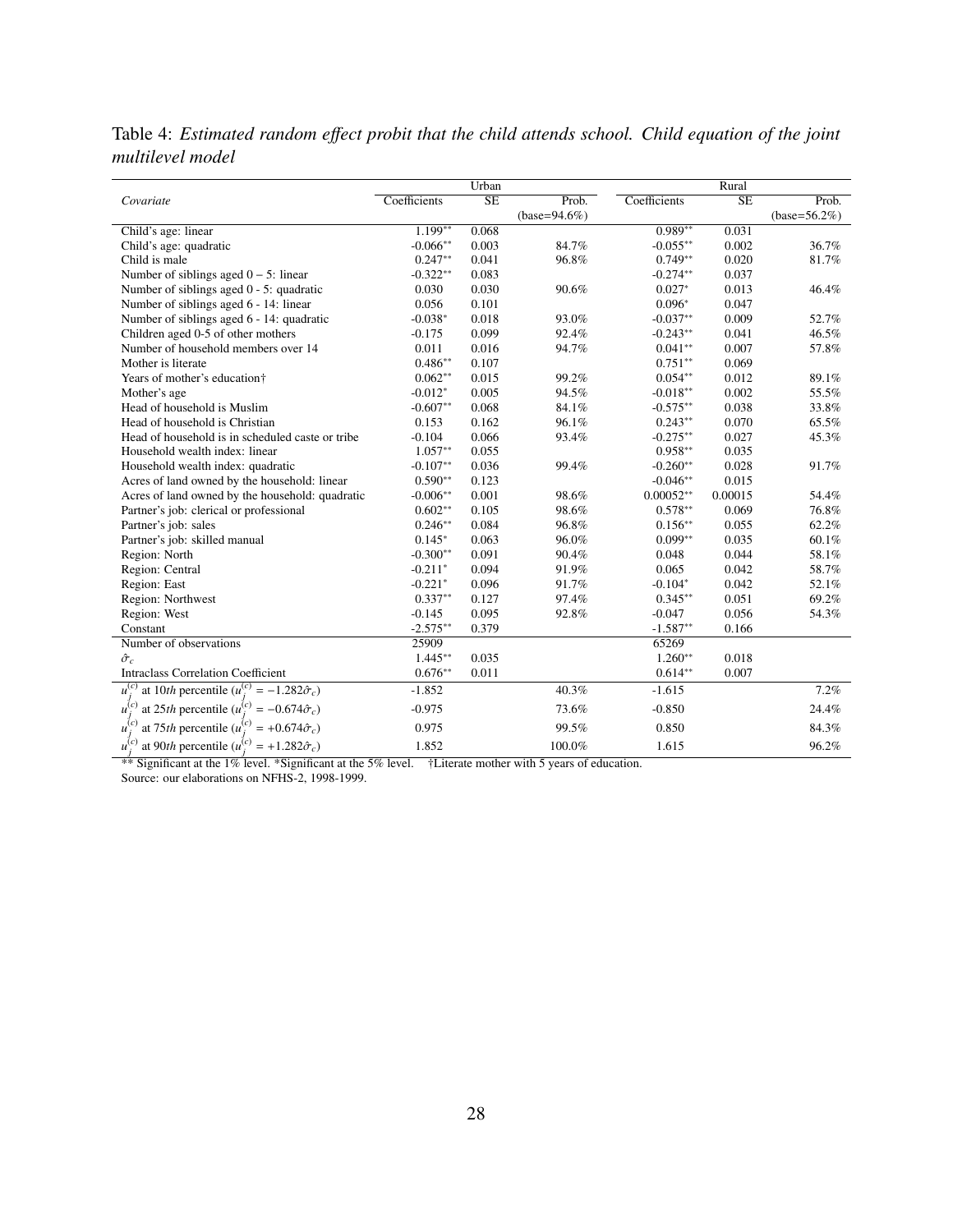Table 5: *Estimated employment probability of mothers. Mother equation of the joint multilevel model*

|                                                  |              | Urban  |                  |              | Rural   |                   |
|--------------------------------------------------|--------------|--------|------------------|--------------|---------|-------------------|
| Covariates                                       | Coefficients | SE     | Prob.            | Coefficients | SE      | Prob.             |
|                                                  |              |        | $(base = 51.3%)$ |              |         | $(base = 81.5\%)$ |
| Number of children aged $0 - 5$                  | $-0.150**$   | 0.018  | 45.3%            | $-0.107**$   | 0.009   | 78.6%             |
| Number of household members over 14              | $-0.025**$   | 0.006  | 50.3%            | $-0.023**$   | 0.004   | 80.9%             |
| Mother is literate                               | $-0.541**$   | 0.044  |                  | $-0.331**$   | 0.032   |                   |
| Years of mother's education†                     | $0.070**$    | 0.005  | 43.7%            | 0.002        | 0.005   | 71.8%             |
| Mother's age                                     | $0.020**$    | 0.002  | 52.1%            | 0.00011      | 0.001   | 81.5%             |
| Head of household is Muslim                      | $-0.149**$   | 0.036  | 45.4%            | $-0.246**$   | 0.024   | 74.3%             |
| Head of household is Christian                   | $0.368**$    | 0.052  | 65.6%            | $0.495**$    | 0.037   | 91.8%             |
| Head of household is in scheduled caste or tribe | $0.152**$    | 0.031  | 57.3%            | $0.305**$    | 0.017   | 88.6%             |
| Household wealth index: linear                   | $-0.535**$   | 0.026  |                  | $-0.376**$   | 0.015   |                   |
| Household wealth index: quadratic                | $0.090**$    | 0.013  | 35.3%            | $0.086**$    | 0.012   | 66.7%             |
| Acres of land owned by the household: linear     | $-0.020$     | 0.022  |                  | $0.063**$    | 0.008   |                   |
| Acres of land owned by the household: quadratic  | 0.0002       | 0.0002 | 50.5%            | $-0.0007**$  | 0.00009 | 83.2%             |
| Partner's job: clerical or professional          | $-0.254**$   | 0.036  | 41.2%            | $-0.099**$   | 0.031   | 78.8%             |
| Partner's job: sales                             | $-0.415**$   | 0.037  | 35.1%            | $-0.234**$   | 0.032   | 74.7%             |
| Partner's job: skilled manual                    | $-0.328**$   | 0.030  | 38.4%            | $-0.137**$   | 0.021   | 77.7%             |
| Region: North                                    | $-0.044$     | 0.038  | 49.5%            | $-0.669**$   | 0.026   | 59.1%             |
| Region: Central                                  | $-0.149**$   | 0.043  | 45.4%            | $-0.613**$   | 0.026   | 61.2%             |
| Region: East                                     | $-0.441**$   | 0.046  | 34.1%            | $-1.072**$   | 0.027   | 43.1%             |
| Region: Northwest                                | 0.019        | 0.048  | 52.0%            | $-0.722**$   | 0.029   | 57.0%             |
| Region: West                                     | $0.137**$    | 0.039  | 56.7%            | $0.266**$    | 0.034   | 87.8%             |
| Constant                                         | $-0.640**$   | 0.090  |                  | $0.424**$    | 0.052   |                   |
| Number of observations                           | 13997        |        |                  | 32913        |         |                   |

\*\* Significant at the 1% level. \*Significant at the 5% level. †Literate mother with 5 years of education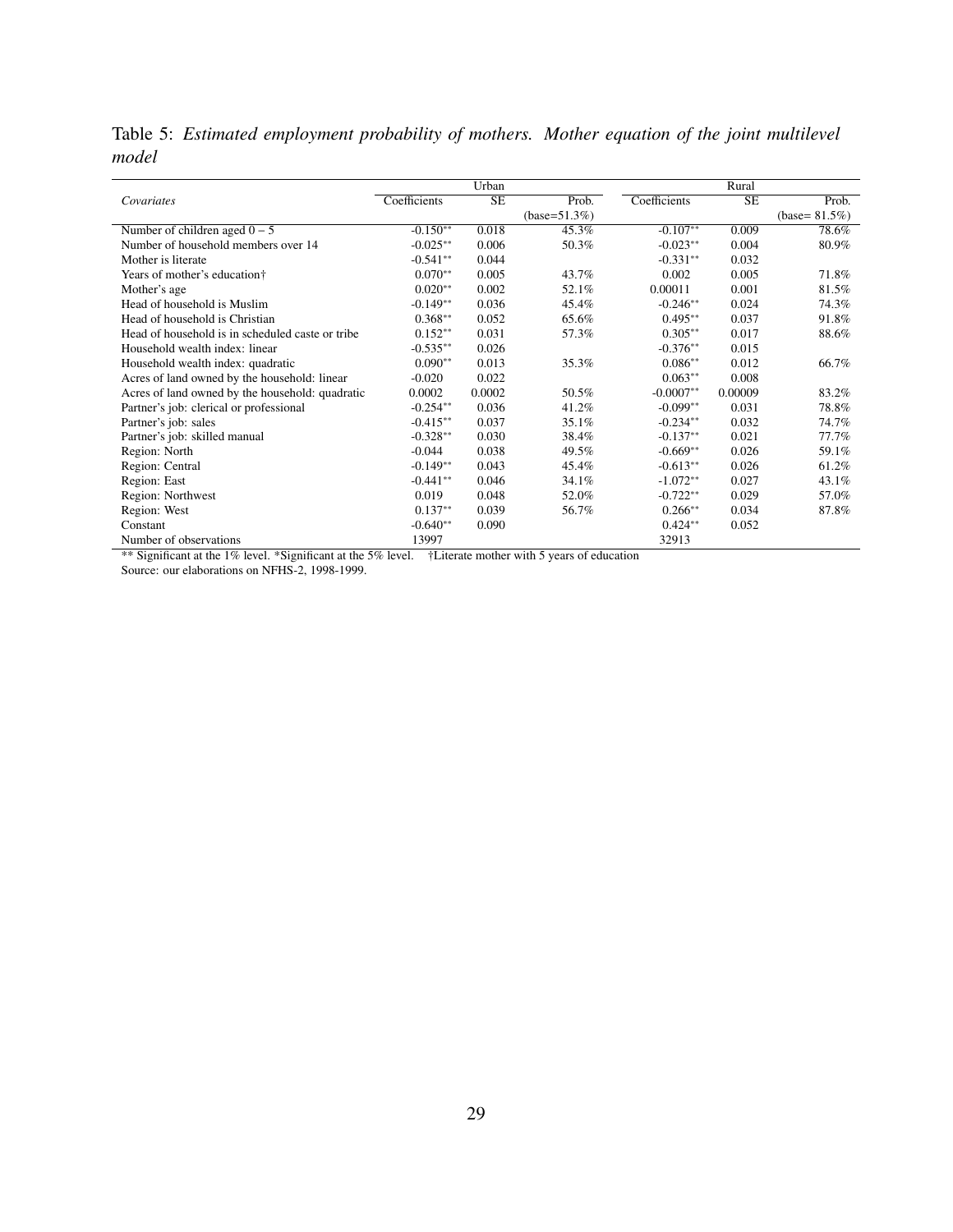Table 6: *Child probability of attending school for di*ff*erent values of mothers' unobservables*

|                                                                                      | Urban                                       | Rural                                                                                             |
|--------------------------------------------------------------------------------------|---------------------------------------------|---------------------------------------------------------------------------------------------------|
| $u_j^{(m)}$ at 10th percentile $E(u_j^{(c)}   u_j^{(m)}) = -1.282 \hat{\sigma}_{mc}$ | 97.5%                                       | 74.6%                                                                                             |
| $u_j^{(m)}$ at 25th percentile $E(u_j^{(c)}   u_j^{(m)}) = -0.674 \hat{\sigma}_{mc}$ | 96.4%                                       | 66.4%                                                                                             |
| $u_j^{(m)}$ at 50th percentile $E(u_j^{(c)}   u_j^{(m)}) = 0$                        | 94.6%                                       | 56.2%                                                                                             |
| $u_i^{(m)}$ at 75th percentile $E(u_i^{(c)}   u_i^{(m)}) = +0.674 \hat{\sigma}_{mc}$ | 92.2%                                       | 45.6%                                                                                             |
| $u_i^{(m)}$ at 90th percentile $E(u_i^{(c)}   u_i^{(m)}) = +1.282 \hat{\sigma}_{mc}$ | 89.4%                                       | 36.3%                                                                                             |
| $\hat{\sigma}_{mc}$                                                                  | $-0.280$                                    | $-0.395$                                                                                          |
| Estimated correlation between unobservables                                          | $-0.114$                                    | $-0.185$                                                                                          |
| 0.111<br>$\mathbf{v}$ . The second contract $\mathbf{v}$<br>$\mathbf{1}$             | $\sim$<br>$\cdots$<br>$\cdot$ 1<br>$\cdots$ | $\frac{1}{2}$ $\frac{1}{2}$ $\frac{1}{2}$ $\frac{1}{2}$ $\frac{1}{2}$ $\frac{1}{2}$ $\frac{1}{2}$ |

Note: calculated at the baseline values of child and mother variables. Source: our elaborations on NFHS-2, 1998-1999.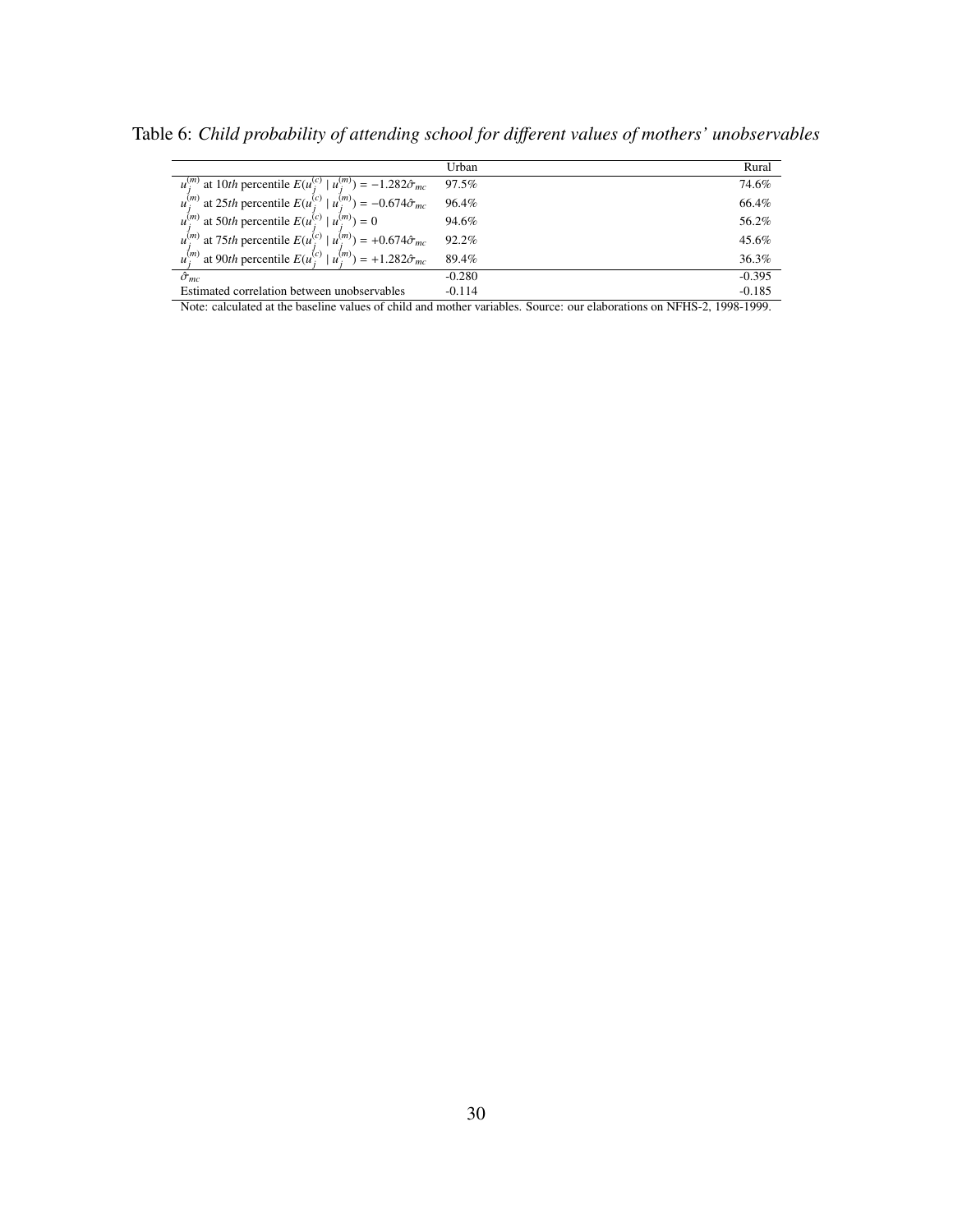Table 7: *Estimated correlations between mother's work and child schooling for the full sample and for the sub-samples of wealth deciles*

| <b>Full Sample</b> |           |                                                                         | Bottom wealth decile | Top wealth decile |         |
|--------------------|-----------|-------------------------------------------------------------------------|----------------------|-------------------|---------|
| Urban              | Rural     | Urban                                                                   | Rural                | Urban             | Rural   |
| $-0.11**$          | $-0.18**$ | $-0.19**$                                                               | $-0.14**$            | $NA+$             | $-0.01$ |
|                    |           | ** Significant at the 1% level. +Estimation algorithm did not converge. |                      |                   |         |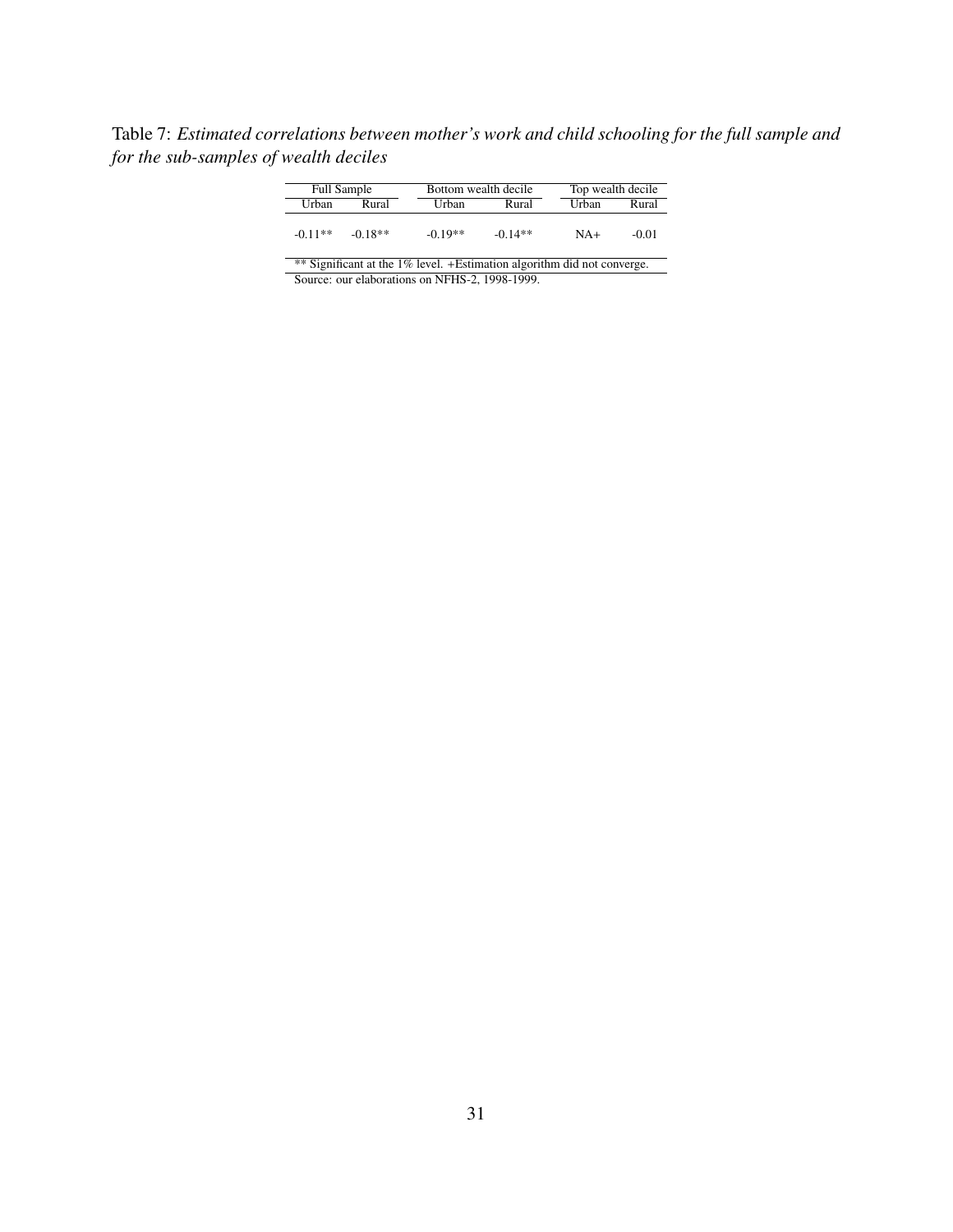Table 8: *Estimated correlations between mother's work and child schooling for the 6-17 and 6-14 samples, with mothers working or mothers working all year*

| Children 6-14, MWAY |           | Children 6-17, MW |           | Children 6-17, MWAY                                                           |           |  |
|---------------------|-----------|-------------------|-----------|-------------------------------------------------------------------------------|-----------|--|
| Urban               | Rural     | Urban             | Rural     | Urban                                                                         | Rural     |  |
| $-0.15**$           | $-0.11**$ | $-0.12**$         | $-0.12**$ | $-0.13**$                                                                     | $-0.11**$ |  |
|                     |           |                   |           | ** Significant at the 1% level. MW: mother works; MWAY: mother works all year |           |  |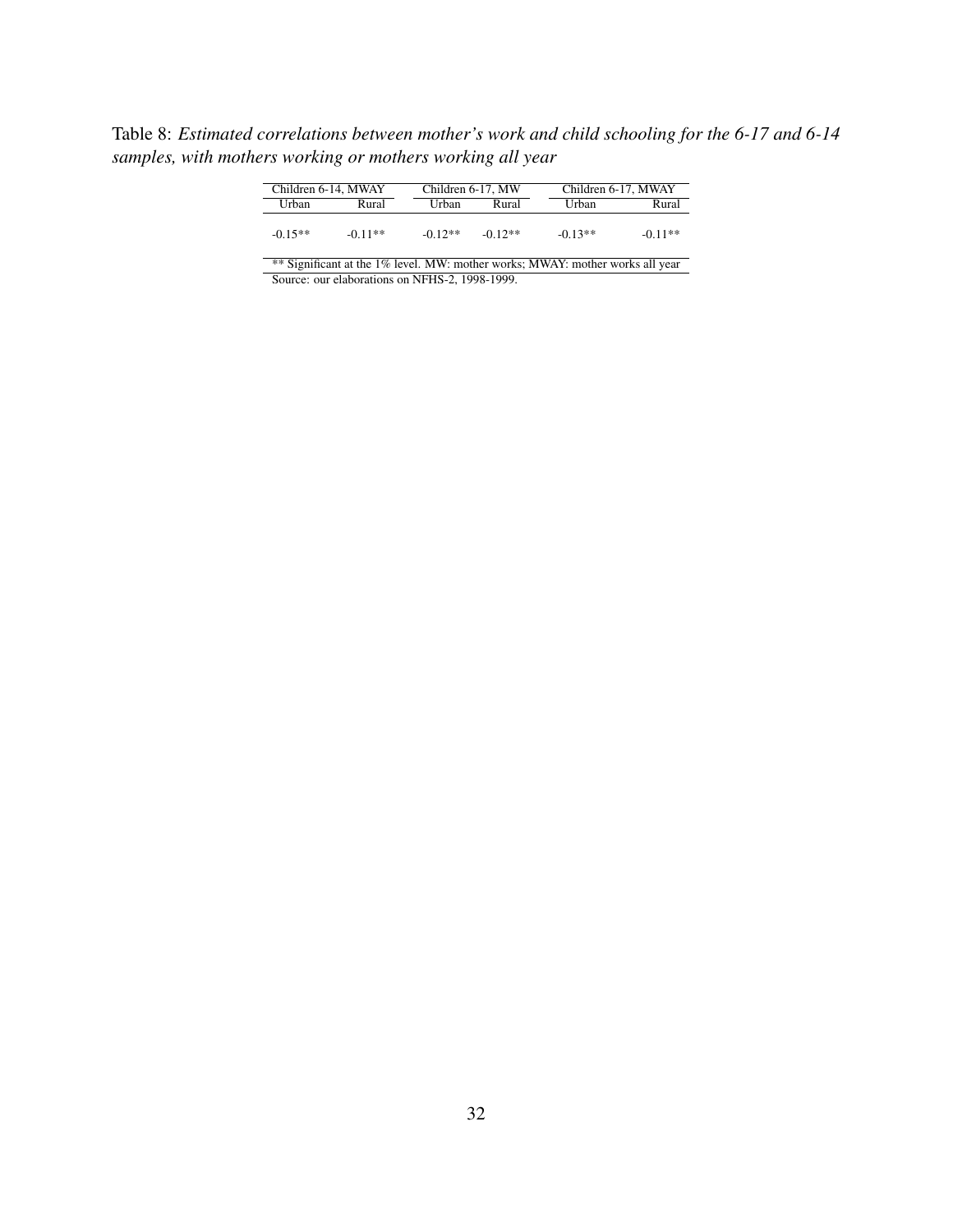

Figure 1: *Predicted probability of attending school on child's age, by area and gender* Source: our elaborations on NFHS-2, 1998-1999.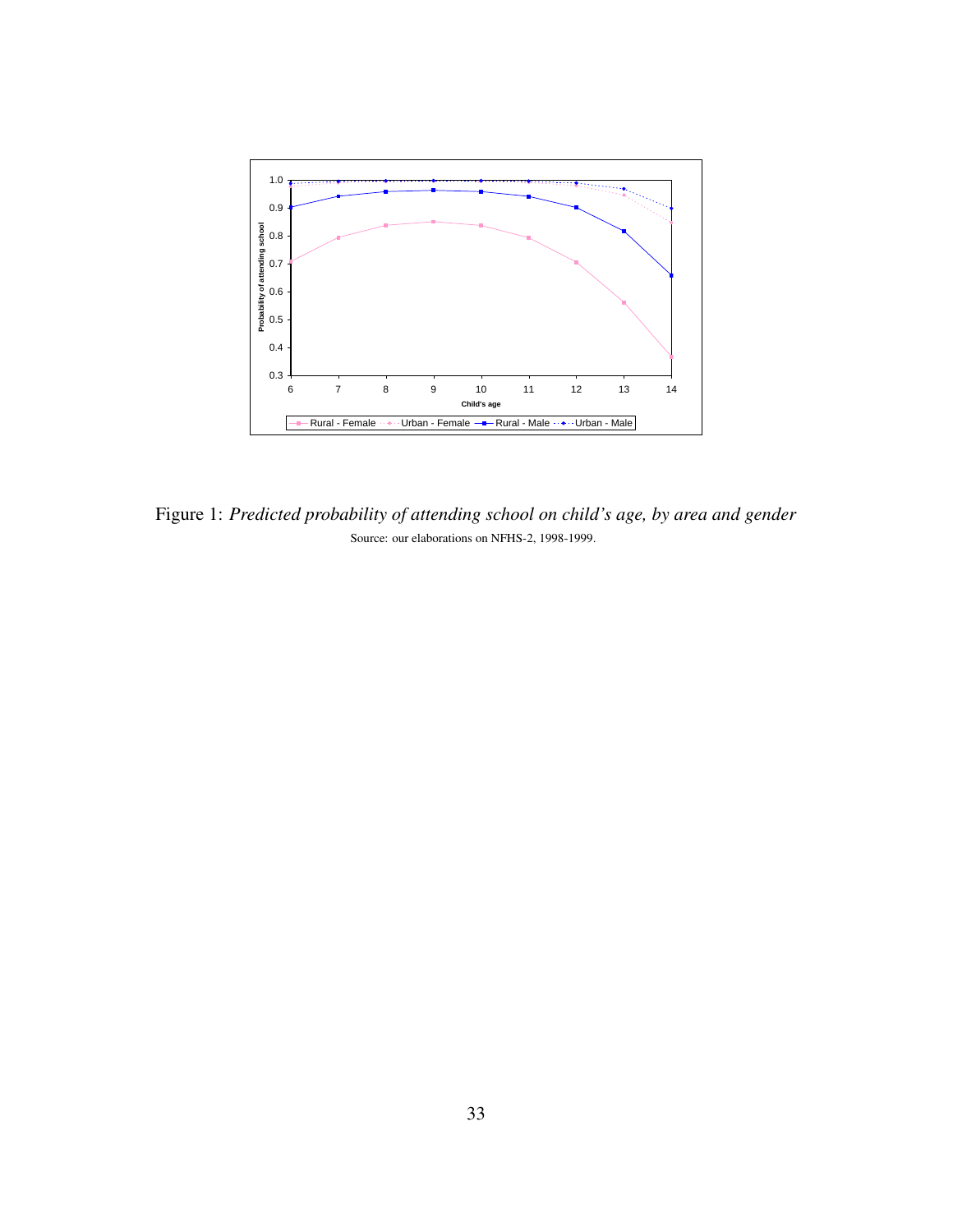

Figure 2: *Predicted probability of attending school on household wealth index, by area* Source: our elaborations on NFHS-2, 1998-1999.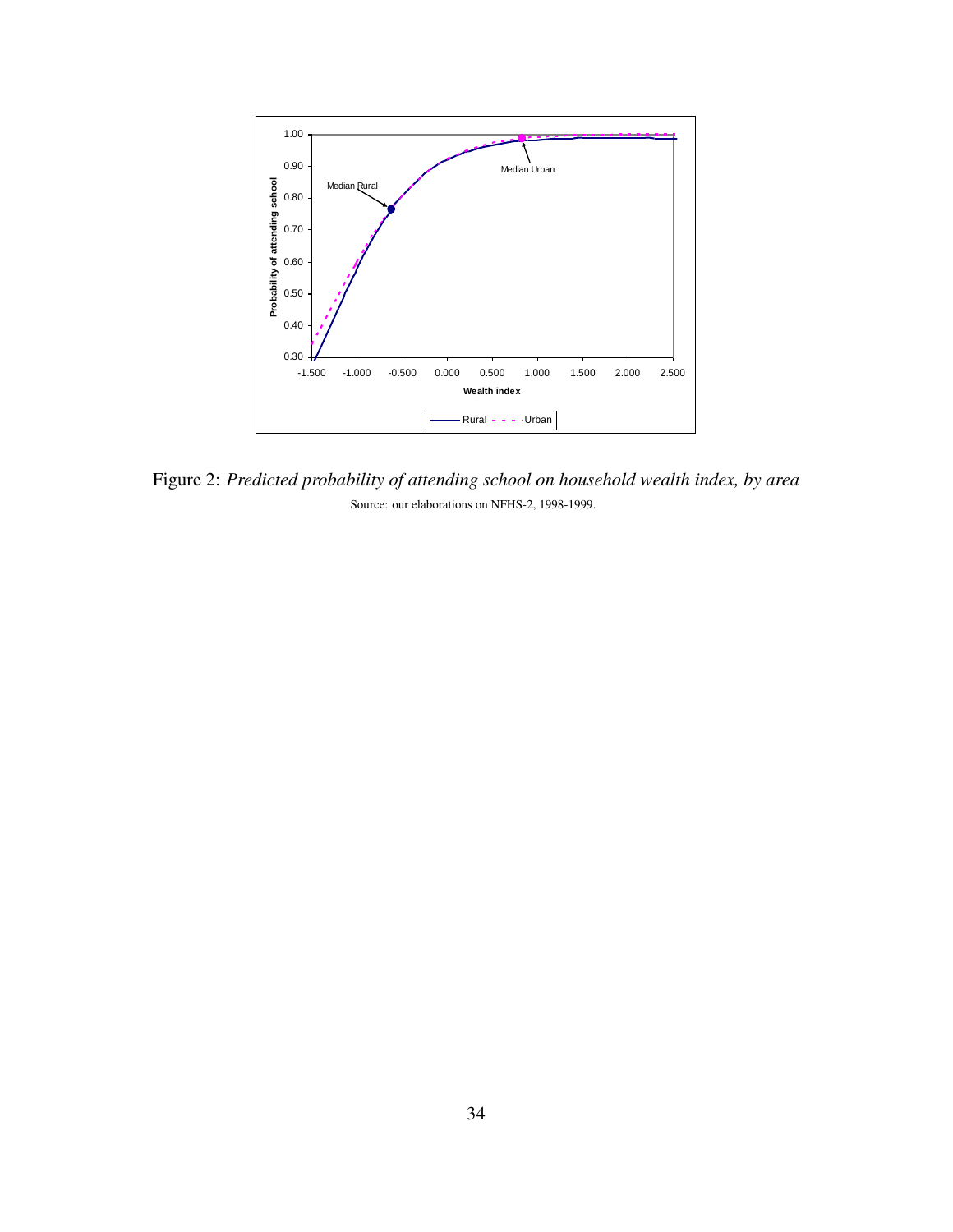

Figure 3: *Predicted probability of mothers' employment on mothers' years of education, by area* Source: our elaborations on NFHS-2, 1998-1999.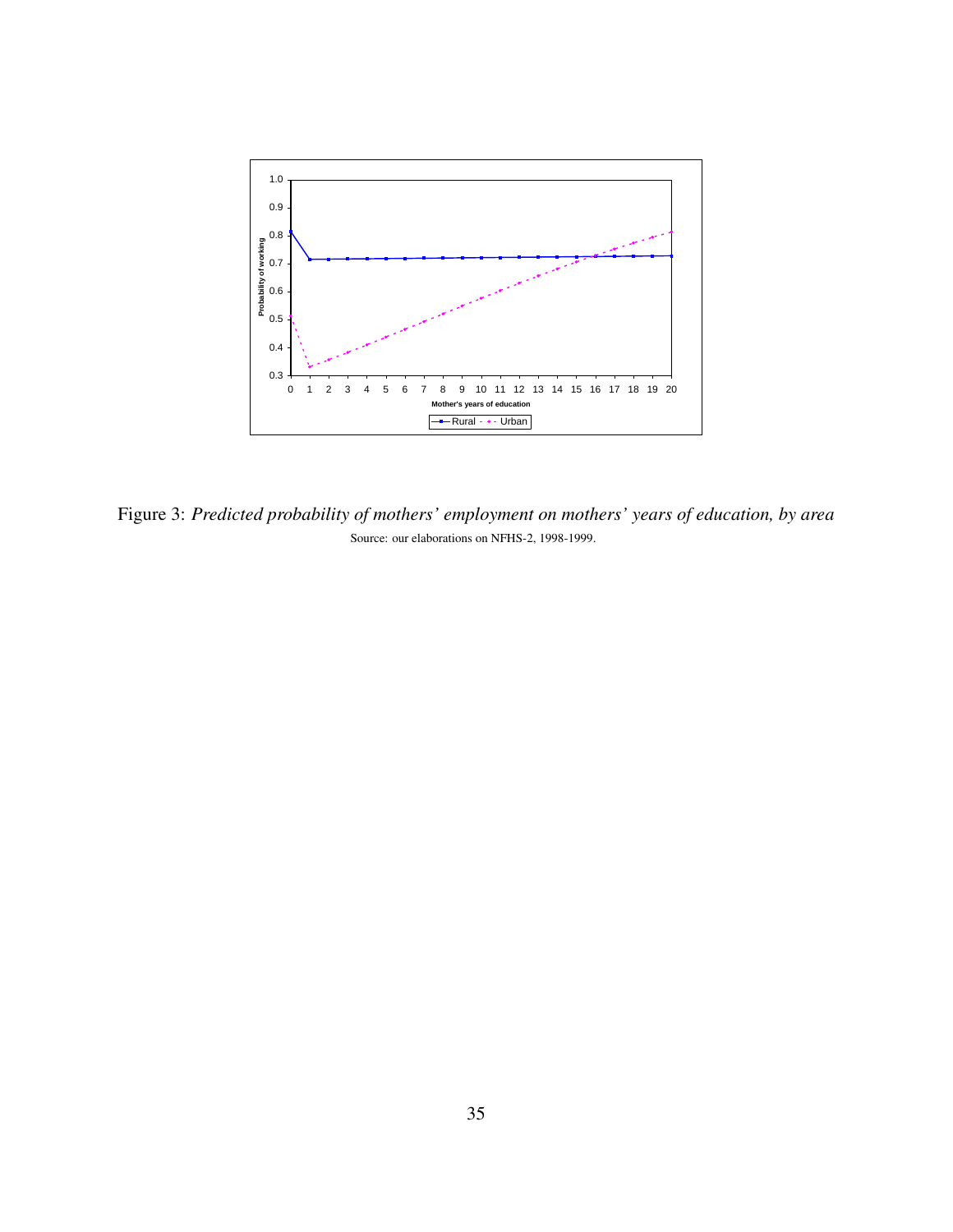

Figure 4: *Predicted probability of mothers' employment on household wealth index, by area* Source: our elaborations on NFHS-2, 1998-1999.